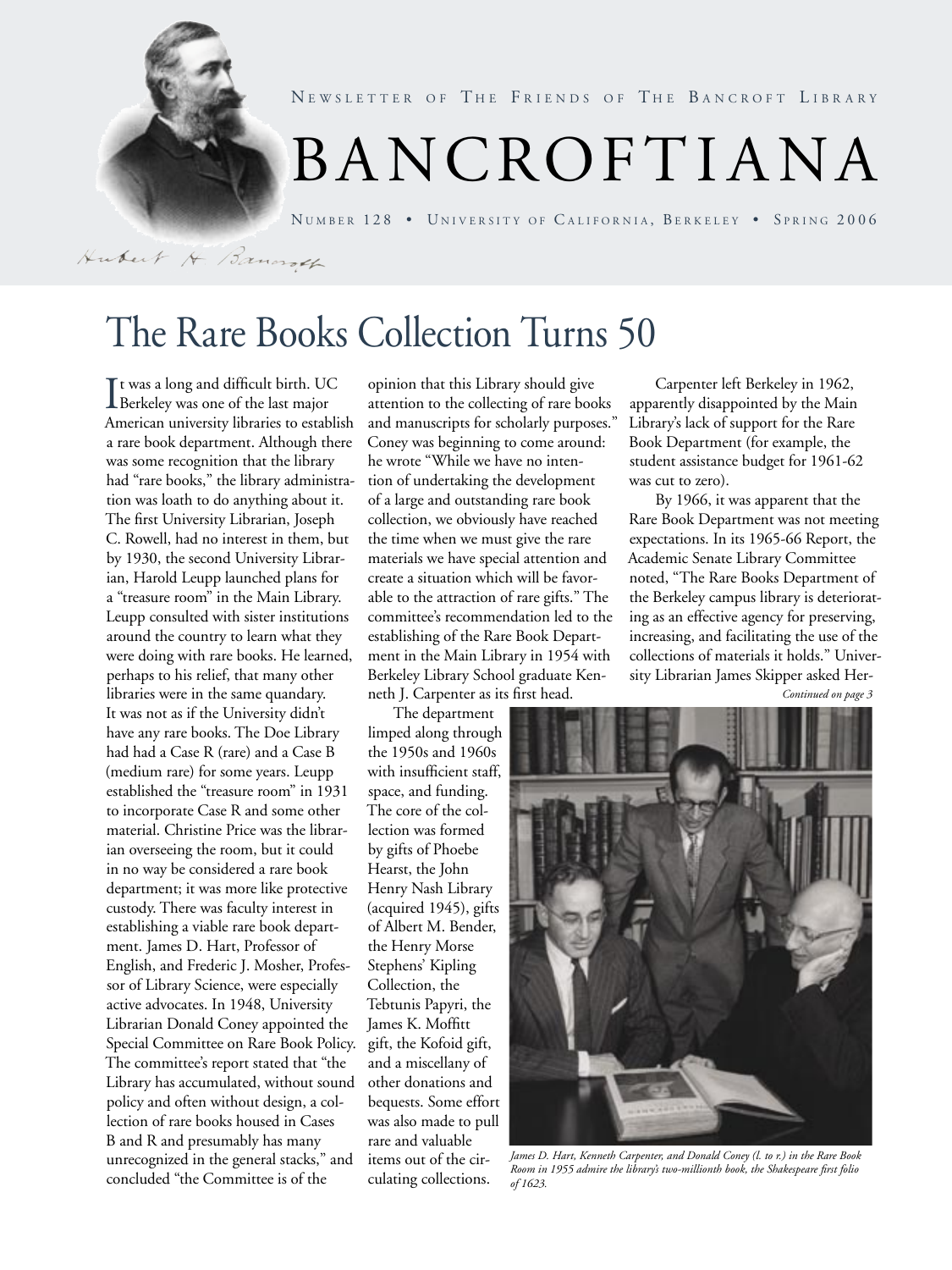

As we celebrate the centennial of The Bancroft Library, it is fitting that we also commemorate the crucial role that Henry Morse Stephens (1857-1919) played in its acquisitions. Stephens was one of the great figures on the Berkeley campus during the presidency of Benjamin Ide Wheeler. In fact, one of Wheeler's first acts after he became President in 1899 was to bring Stephens, his former Cornell colleague, to Berkeley, first to teach summer school in 1900 and then in 1902 as professor of history and director of University Extension.

Born of an Anglo-Indian army family, Stephens studied modern history at Oxford's Balliol College, taking a First in 1880, and then stayed on as a tutor while he completed *A History of the French Revolution.* He also turned his hand to journalism and the preparation of hundreds of articles for the *Encyclopaedia Britannica* and the *Dictionary of National Biography*. In 1887 he became librarian of the Leeds Library in Yorkshire, an experience that served him in good stead when he supervised The Bancroft Library.

In 1894 Stephens was offered a professorship at Cornell. He brought with him an immense baggage of knowledge and little else beyond his own tin bathtub, three and one-half feet in diameter and six inches deep. "Some buckets of cold water and a huge sponge completed the preparations for his morning 'tub'." As a child Stephens had read Bret Harte's poems and "first felt a passion for California." Thus he was primed to accept when Wheeler offered him a position at Berkeley. He lived in the brand-new Faculty Club and, as chair of the Department of History, held departmental meetings there. He was never without an Owl cigar, which he bought by the

## *From the Director* Henry Morse Stephens

thousand. He generously offered them to his guests; no one ever smoked more than one.

At Berkeley Stephens taught modern European history. He was a spell-binding lecturer, and, in private, a sparkling conversationalist. His colleague Jacob Bowman (1875-1968), describes Stephens thus: "He was slightly under average height, slightly over weight, wore a full beard and mustache, had a very pleasant voice and a very pleasant and engaging manner. Paul, his valet [how times have changed!], said that he had to tell Stephens when to buy a new suit or pair of shoes. . . . Stephens' marked ability seems to have been his great ability to make friends—his affability, friendliness, and conversational interests, readiness to talk informally or formally to individuals and groups. . . . Stephens' popularity was not only with the individual students but also with them collectively. At their request he gave 'pep' talks at their game rallies in the Greek Theater, standing on a raised platform with a student holding his hand for steadiness on the narrow platform."



We do not know when Stephens began actively to pursue the acquisition of The Bancroft Library nor the arguments he used to persuade Wheeler and the Regents to buy it. We do have some record of Stephens' feelings about the library. He is unstinting in his praise:

"Mr. Bancroft's greatest characteristic as a collector was that he had imagina-

tion. He swept in with his dragnet all sorts of stuff—business directories, diaries, handbills, account books. He had the imagination even to see the importance of ship's logs and he took these in. He sent a man to Alaska for all the records of the early fur companies. As a result we have more of these than there are at St. Petersburg. . . . There are five thousand volumes of newspapers, many of them country newspapers at that, many of which exist alone in this collection. There is a magnificent pile of briefs in Spanish land cases; an extraordinary collection of records of the old Missions. We can trace the pious Father Serra, founder of missions, step by step on his journeys. We have also the entire records of the old Presidio in San Francisco; large masses of correspondence of old Spanish families; the actual minutes of the Vigilance Committees, which are under lock and key and not to be opened until all the participants have passed away."

Stephens early on pointed out Bancroft's pedagogical value: "All teachers of history away from the great centres of historical collections realize the impossibility of adequately training their students. They can give them books to read; they can even give them source books; they can occasionally show them some original documents; but they can practically never give them the use of such an amount of diversified material as shall illustrate the various sorts of historical material that the student of history should be able to understand."

Stephens died of a heart attack while taking the California Street cable car down to the Ferry Building after attending Phoebe Apperson Hearst's funeral in the still-unfinished Grace Cathedral. He left all of his property to the university, including his library of over 12,000 volumes, the highlights of which were his Omar Khayyam and Kipling collections, the nucleus of those in Bancroft today.

Charles Taulhaber

*—Charles B. Faulhaber The James D. Hart Director The Bancroft Library*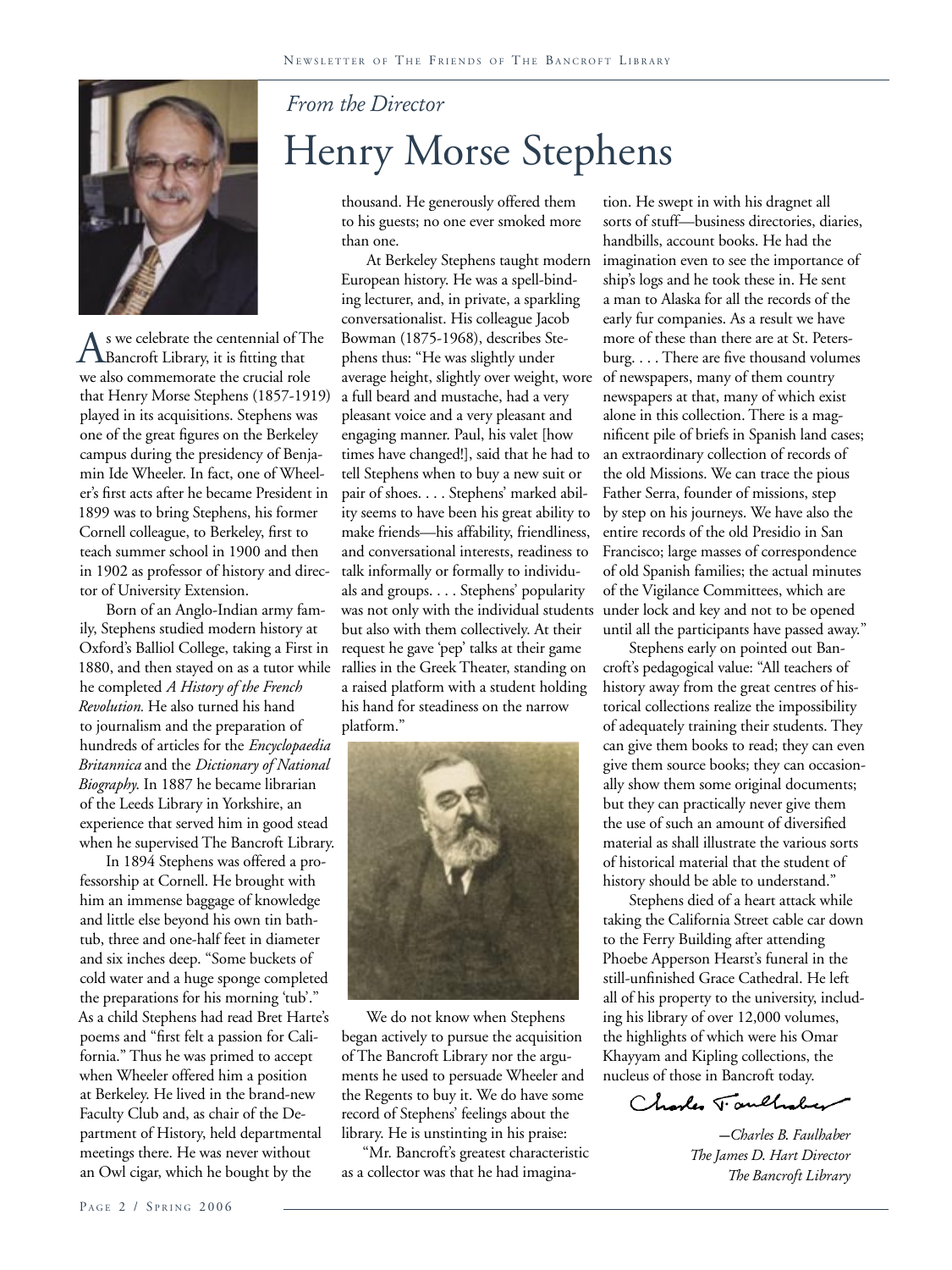#### RARE BOOKS COLLECTION *Continued from page 1* A TALE OF

man Liebert of Yale's Beinecke Library to survey the situation and make recommendations. The Liebert Report (February 1969) recommended the merging of the department with The Bancroft Library. Skipper's written comments are clear: "Because of the strong intellectual and bibliographic relationships between the Bancroft Library and the Department of Rare Books and Special Collections, the two would be mutually strengthened by an appropriate physical and administrative relationship." James D. Hart, Professor of English, former Vice Chancellor, and the Chair of the 1948 Special Committee, also reacted positively to the Liebert report. By midyear 1969, Hart was named the new director of Bancroft/Rare Books with an official starting date of January 1, 1970.

The hopes of Skipper and Hart were realized in the following years. The University's commitment to a rare book program encouraged gifts, and new endowments for collections were established both for Bancroft and for rare books. Usage of the collection increased markedly. By mid-1980s we were fully engaged in converting the catalogues into machine-readable form. There was a downside to being among the first rare book libraries to put its catalog online. A freshman came into Bancroft one day and wanted to see the Shakespeare first folio. I asked him why and he replied, "I looked it up on the computer. It's the only copy of *Hamlet* in the library."

From pharaohs to beatniks, The Bancroft Library's rare book collection presents research opportunities spanning 3,000 years of written records. An oft-repeated concern of former University Librarians was that collecting rare books in a public university was irresponsible. Rare Books policy and practice, however, is to tie acquisitions to the academic programs of the University. Major purchases are targeted at specific departments, programs, or faculty members. I call this "laying track in front of the scholarly locomotive."

*—Anthony Bliss Curator, Rare Books and Literary Manuscripts*

# TWO IMAGES

The depth of the collections held at The Bancroft Library sometimes even surprises those of us that work here. My father, Richard Cushing, died during the summer of 2004, and I began the tedious and delightful task of processing his personal documents. In one of his scrapbooks was a picture he had taken of a student antiwar demonstration on the Berkeley campus, with a fiery orator, a crowd, and signs calling for "Schools not battleships" and "Abolish ROTC." This would normally be an unremarkable sight at Berkeley, except that the date was 1935—the photo taken while he was an undergraduate here. Prominently visible in the photograph is an official sign declaring "University of California Campus Limits," a vivid reminder of the constraints on campus activism before the flowering of the Free Speech Movement. Less prominent was a poster affixed to the front of the rickety wooden podium, with the words unusual coincidence, it turned out that "Strike Against War" and an image of a strident activist. Of all the placards evident, this was the only one with a graphic image, and as a poster historian it captured my attention immediately. I had never seen it mentioned before, and assumed I'd probably never know what the whole image looked like.

Several months later I was refiling posters from a presentation using



Mexico's Taller de Gráfica Popular collection, and I glanced at a nearby portfolio labeled "Broadsides and pamphlets distributed at Sather Gate, 1935-1950." That certainly caught my eye, so I opened it up. Nested among the handful of flyers from the Communist Party and the Bay Area Transportation Union was a magnificent copy of the "Strike Against War" poster. To compound this this particular portfolio had escaped retrospective conversion when library records went digital and did not exist in the on-line catalog. Serendipity, and the rich collection of The Bancroft Library, conspired that day to reveal a unique artifact of the visual history of the U.S. peace movement.

> *—Lincoln Cushing Cataloger, Bancroft Library*



PAGE 3 / SPRING 2006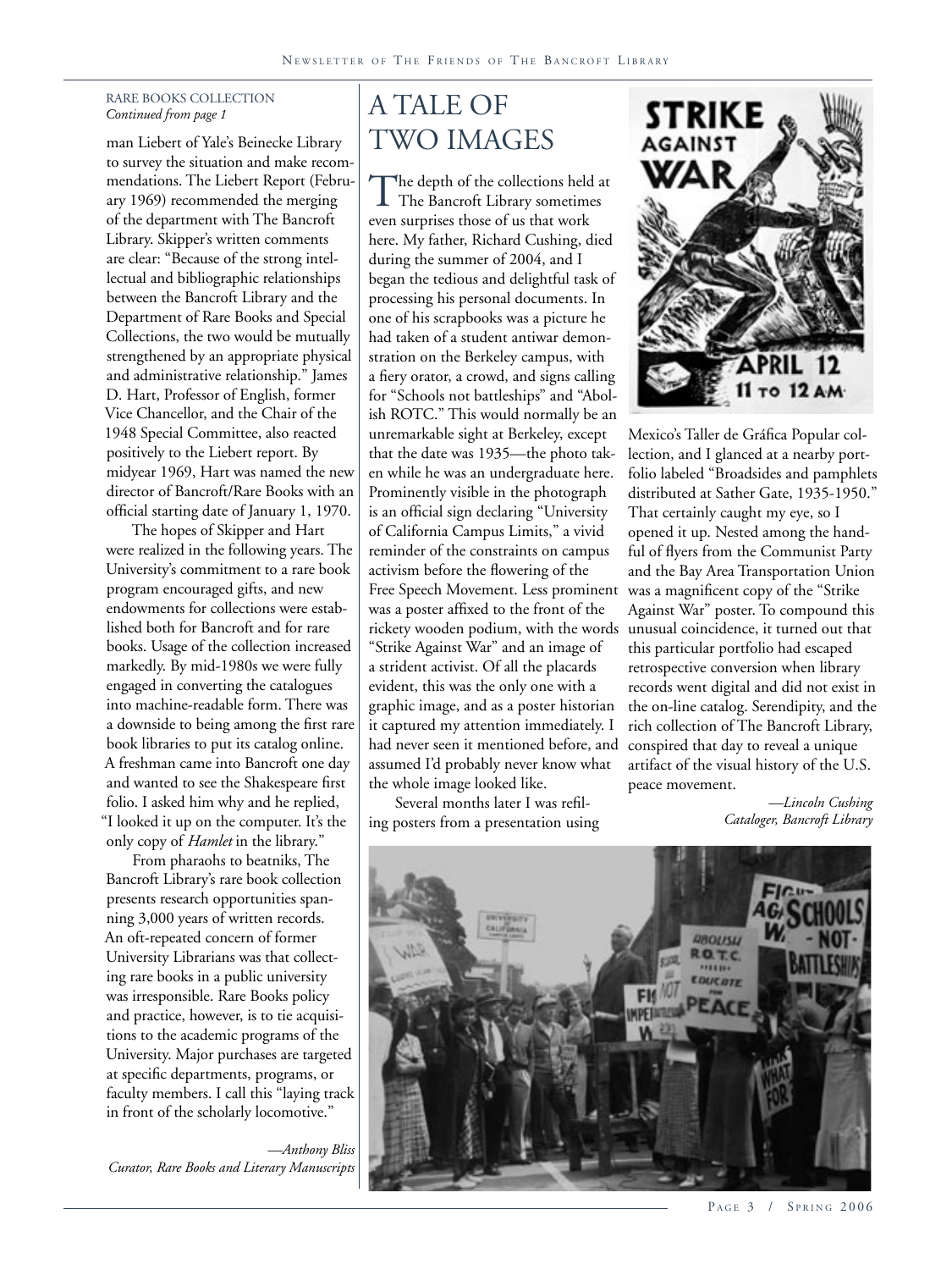## THE BANCROFT LIBRARY AT 100 *A Celebration 1906–2006*

Hubert Howe Bancroft's library on<br>Valencia Street in San Francisco was the only library of any note that did not burn to the ground in the days following the earthquake and fire of April 18, 1906. Although the University of California purchased Bancroft's library in 1905, it was not until early May 1906 that its contents were ferried across the bay to Berkeley. The purchase of The Bancroft Library signaled the beginning of the University as a research institution. At that time, The Bancroft Library consisted of the Western and Latin Americana collections, which to this day are its core collections. One hundred years later Bancroft is a far more complex institution, which also encompasses the Rare Books Collection of the campus, University Archives, the Mark Twain Project, the History of Science and Technology Collection, the Pictorial Collection, the Regional Oral History Office, and the Center for the Tebtunis Papyri.

The Bancroft Library Centennial celebrates not only the survival of the core collections and their arrival on campus, but also Bancroft's evolution as the most accessible and busiest special

collections library in the country. Two major events are planned to mark our centennial year, an exhibition at the UC Berkeley Art Museum, which will open on Saturday, February 11, 2006, and run exhibition venue seemed perfectly apthrough December 10, 2006, and a symposium, which will be held concurrently with the opening of the exhibition.

The challenge we have set for ourselves is to create an exhibition that highlights some of Bancroft's treasures and incorporates all the components of the Bancroft collections into a coherent exhibition that not only articulates the library's distinguished past but also envisions its future.

The most difficult but also the most rewarding part of any exhibition is the selection process. How to choose from the cornucopia that is Bancroft? To begin with, the curators drew up lists of manuscripts, books, maps, photographs, paintings, objects, and rarities that they thought should be included in the exhibition. The initial lists were exhaustive, the constraints of time and space daunting.

While discussions regarding the Centennial had been underway for about two years, our collective focus



*Charles Christian Nahl, Incident on the Chagres River, Panama, 1867, Robert B. Honeyman Jr. Collection*

during this period was on the Summer 2005 move out of the Doe Annex and its renovation. And although the choice of the University Art Museum as the propriate to us, museum exhibitions are often planned and gallery spaces scheduled five years in advance. The timing on both fronts was not optimal. Gallery space was restricted and choosing a handful of exhibition items—100 to 200 objects from millions to represent a century of collecting and growth—felt akin to asking parents to choose their favorites from among their children. Nor did imagining the library in flames and asking what each curator would rescue bring much comfort or provide much guidance.

Some choices were obvious. Such seldom-seen objects as the Codex Fernández Leal, perhaps the most valuable item in the Bancroft collection, will be on display. Produced in the mid-16th century, although possibly based on a pre-Columbian predecessor, this codex is a pictographic, double-sided scroll almost 20-feet long written on native amatl fiber paper that describes warfare, conquest, and sacrificial ceremonies in the local region of the Cuicatec, a small indigenous culture in what is now the state of Oaxaca. The "Wimmer" gold nugget, the one that was found by James Marshall and set off the California Gold Rush, is well known to the users of the Bancroft but much less so to the broader public. The Breen Diary, written by a survivor of the ill-fated Donner Party, the earliest known drawings of San Francisco and Yosemite Valley, the first photograph of Mark Twain, as well as a rare volume from the first publication of the complete works of Giovanni Baptista Piranesi will also form part of the Centennial Exhibition.

Some choices were less obvious but served to highlight the rich material culture aspects of the library. For instance, Theresa Salazar, curator of the Western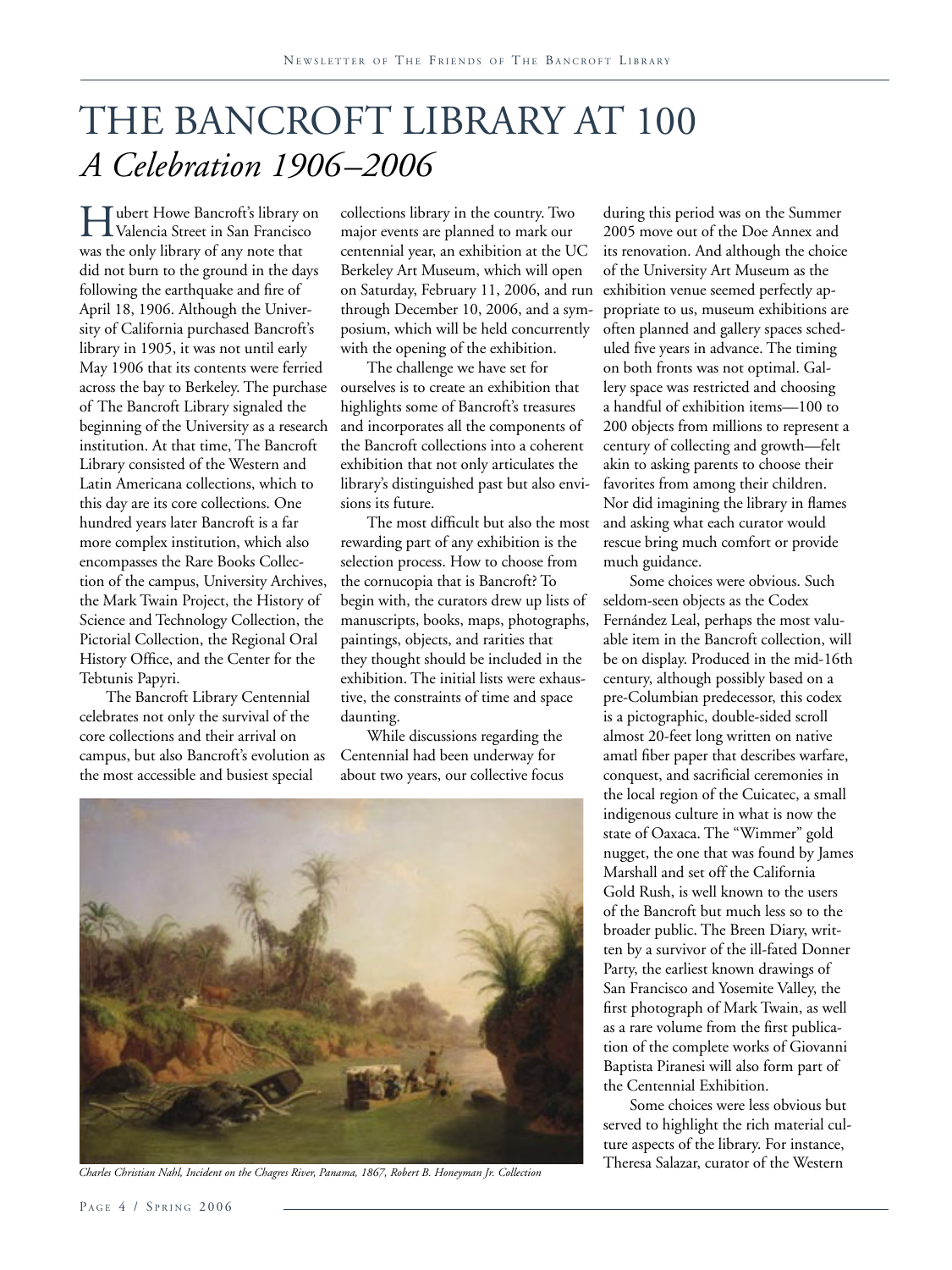

*Dorothea Lange photographed the Japanese-American Evacuation and Resettlement.*

Americana collection, chose her "single most favorite piece of ephemera in the whole collection," which she found amongst the cartons of Sierra Club records. It is a paper Dial-a-Wheel about the euphemistically named "Upper Colorado River Storage Project." At the time, the "Aqualantes (water vigilantes)" who created the wheel intended users to spin it and learn the many benefits of damming the Colorado River. Spinning the wheel now teaches us about an era that held an uncomplicated belief in man's rightful dominance over nature.

Other choices emphasized the synergies that the collection offers researchers: manuscript pages from Frank Norris's 1899 novel *McTeague* could be shown with a youthful portrait of the author by I. W. Taber, as well as a scrapbook from the making of *Greed*, Eric von Stroheim's film based on the Norris work. Or, from the History of Science and Technology Collection, Curator David Farrell chose both a manuscript copy of Euclid's *Elementa Geometriae* from 1460, the words copied by a long-ago hand with surpassing delicacy, and a first edition of the printed version (1482), while nearby, the first printed Periodic Table (by Dimitry Mendeleev in 1869) marks the rise of modern science.

Some items were eliminated for conservation reasons. Photographs and other works on paper cannot be exposed to light for long, so many of those

objects would have had to be removed from display half way through the run of the show and replaced with other items. But even with that precautionary step some objects were too fragile. George Fardon's album of salt prints of early San Francisco—one of only seven complete copies extant—was regretfully removed. Other decisions to cut items were based on favoring things never seen over those "stars" that have already had their share of the limelight. Thus Anthony Bliss, rare books curator, decided not to show the stunning Kelmscott Press' *Works of Geoffrey Chaucer*. But he sighed and quoted Leonard Bernstein (to paraphrase, "It brings me great joy to know that every day 100,000 people are born who have never heard Beethoven") as he struck it from the list.

When The Bancroft Library reopens in its renovated quarters, it will have a state-of-the-art gallery, more than twice as large as its previous display space. Then, those treasures that did not find their way into this show will have their day. In the meantime, visitors to *The Bancroft Library at 100: A Celebration 1906-2006* will find a striking array of books, letters, and works of art—the tip of a culturally rich and historically vital iceberg.

*—Jack von Euw The Bancroft Library Pictorial Collection —Isabel Breskin The Bancroft Library Centennial Exhibition*

## *Desiderata*

*Bancroftiana* from time to time publishes lists of books the library needs. We would be particularly pleased to receive gifts of any of the books listed. If you can help, please telephone Bonnie Bearden, Rare Books Acquisitions Assistant, (510) 642-8171, or you may send a fax to (510) 643-2548 or an email to bbearden@library.berkeley.edu. We've chosen to focus on Californiabased writer William T. Vollmann, the recent recipient of the National Book Award for fiction. We are particularly interested in any of the books issued in limited editions by his CoTangent Press:

*Grave of Lost Stories.* CoTangent, 1993

*Happy Girls.* CoTangent, 1990

*Whores for Gloria.* 1991 One of 20 copies handcrafted by William T. Vollmann and Ken Miller using the sheets from the Pantheon first edition.

From his Seven Dreams series:

*Argall*. Viking, 2000 *The Rifles.* Viking, 1994 *Fathers and Crows*. Viking, 1992 *The Ice Shirt*. Viking, 1990

Other, nonseries, work: *An Afghanistan Picture Show; or, How I Saved the World.* Farrar Straus & Giroux, 1992

*The Atlas.* Viking, 1996

*Butterfly Stories.* Grove, 1993

*Expelled from Eden: a William T. Vollmann Reader.*

Thunder's Mouth Press, 2003

*Rising Up and Rising Down.* San Francisco: McSweeneys, 2003 7 volumes.

*Thirteen Stories and Thirteen Epitaphs.* Pantheon, 1993

*You Bright and Risen Angels.* Atheneum, 1987 [Bancroft has British edition, which precedes the American]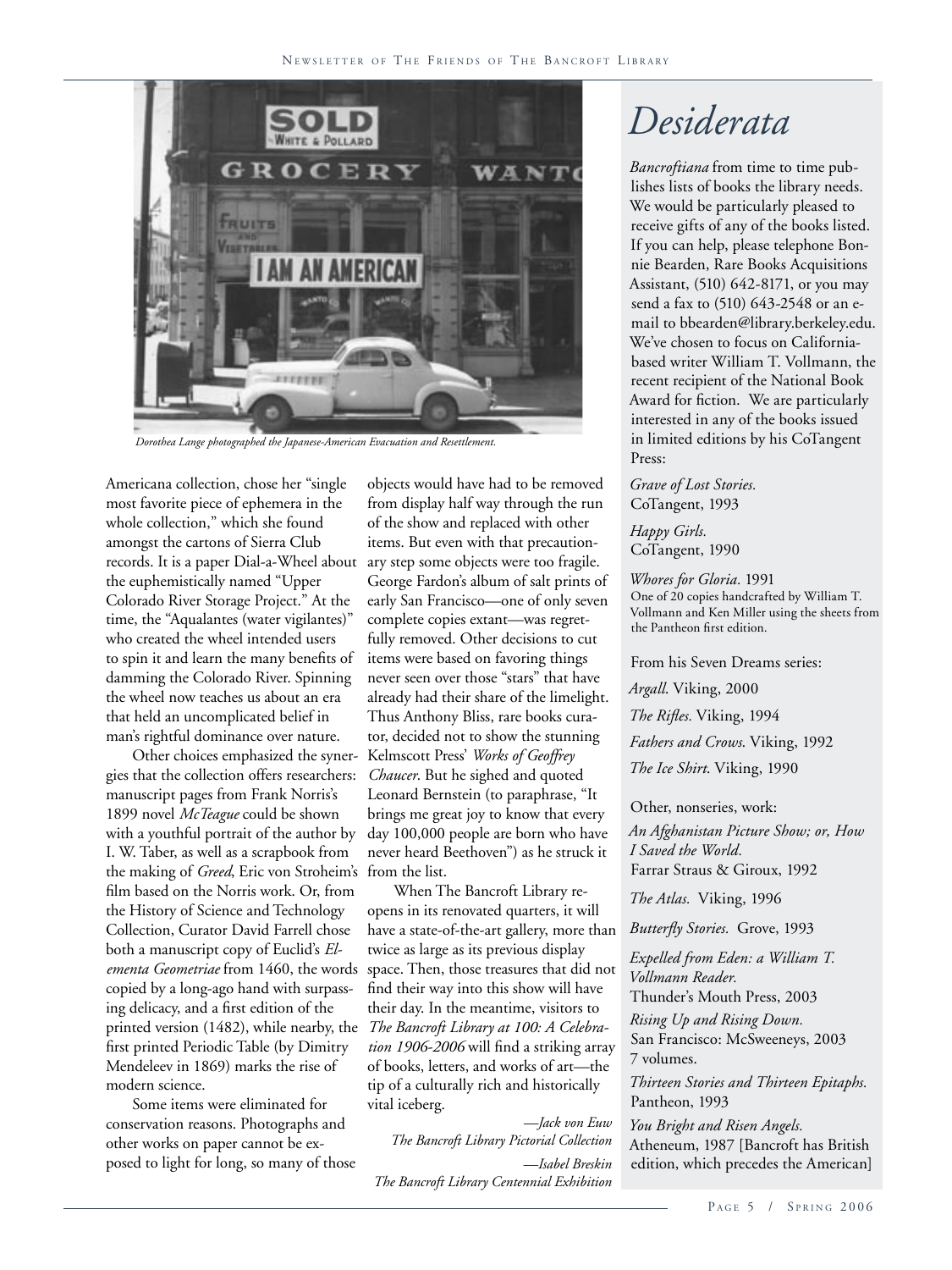NEWSLETTER OF THE FRIENDS OF THE BANCROFT LIBRARY



# Francis- *The San Francisco Earthquake and Fire*

**T** am a fourth-generation San Franciscan raised in a Jackson Street house that my grandfather told me was earthquake safe. A few years before he died in the late 1950s, he took me down to the basement of the house, built only a year after the earthquake of 1906, to show me the cross bracing. When the 1957 earthquake and subsequent aftershocks rocked San Francisco, my father, who knew little about construction, repeated what he had learned from his father: "As long as you are in this house you will be safe."

 $\begin{tabular}{l} \hline \text{am a fourth-generation} \\ \hline \text{can raised in a Jackson} \\ \hline \text{quake safe. A few years} \\ \hline \text{in the late 1950s, he too} \\ \hline \text{the basement of the hot} \\ \hline \text{a year after the earthqu} \\ \text{show me the cross brac11957 earthquake and su shocks rocket San Fran who knew little about c repeated what he had le father: "As long as you a you will be safe." A few years after m and the sale of the hours I began my study of arc engineering, and earthc Francis. I came to the architectural historian for the architecture, and the rate of the architecture in Sicily and 1783 in C; welcomed again and agbers of the engineering who wanted to know w say and wanted to tell n knew about the history in San Francisco$ A few years after my father's death and the sale of the house in the 1980s, I began my study of architecture, engineering, and earthquakes in San Francisco. I came to the study as an architectural historian fascinated by earthquakes and engineering. I had examined how cities were ruined and rebuilt after the earthquakes of 1693 in Sicily and 1783 in Calabria. I was welcomed again and again by members of the engineering community who wanted to know what I had to say and wanted to tell me what they knew about the history of engineering in San Francisco. The late Henry Degenkolb, founder of Degenkolb engineers, wanted to teach me what he could in the last months of his life. The late Frank McClure wanted me to sit among the engineers on the Seismic Review Committee of the University of

California, Berkeley, to "know where the bodies were buried," and I have remained on the committee for almost 20 years. Scores of engineers lent a hand to educate me. I remember with special fondness those who have since died: the late Stan Chekene, cofounder of Rutherford and Chekene engineers; the late Michael Pregnoff, who worked with the legendary Chris Snyder; and the late Nick Forel, cofounder of Forel/Elsesser engineers.

My study of San Francisco earthquakes began and ended in The Bancroft Library with its bountiful manuscripts, books, and photographic collection. I spent hours pouring over the photographs of Andrew Lawson, the notebooks of Charles Derleth, the critiques of Hall, and the Bancroft scrapbooks, trying to untangle what happened not only in the 1906 earthquake, but in earthquakes and recoveries throughout San Francisco's history. Bancroft Director Charles Faulhaber generously offered to publish my book in partnership with Malcolm Margolin's Heyday Books. I can imagine no more fitting end for my research, which began 20 years ago, when I first sat down with earthquake photographs in Bancroft's reading room.

*Bracing for Disaster: Earthquake-Resistant Architecture and Engineering in San Francisco, 1838-1933*, is the story of the efforts of San Francisco's

architects and engineers to construct earthquake-resistant buildings before and after the great earthquake and fire of 1906. Covering all building types, this history focuses on the buildings that held the city's workforce from 9 to 5 and its visitors around the clock in San Francisco's downtown.

Many books written about the earthquake and fire of 1906 contend that there was a conspiracy to ignore the damage caused by the earthquake in order to protect the city's economic viability and that building professionals participated in this cover-up. While there is no doubt some people ignored or denied the threat of future earthquakes, many architects, engineers, builders, and their patrons did not. The buildings themselves tell the story of engineers and architects quietly addressing the problem of earthquakes and discussing their solutions with other building professionals. While the *Call* and the *Chronicle* newspapers might have discounted earthquake danger, both the Call and the Chronicle Buildings were designed to be earthquake resistant. San Francisco's response to earthquake danger is far more nuanced than previous authors have acknowledged.

*Bracing for Disaster* recounts how the ground was literally laid for catastrophe by early platting of water lots and filling of creeks in the 1850s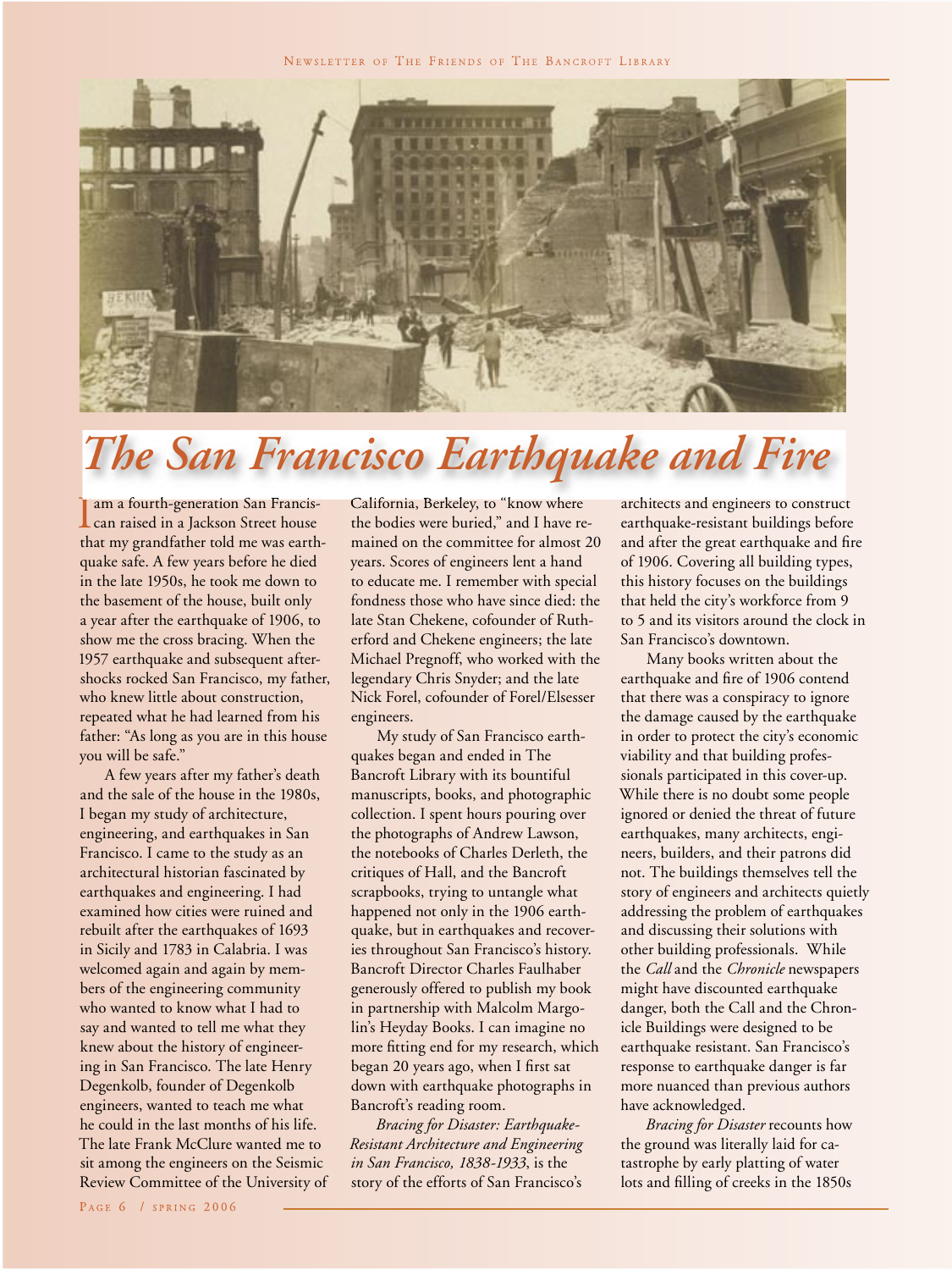and 1860s. Having acquired a pristine spot from the Spanish, the Americans altered the topography with abandon and an eye toward profit. Six fires in the 1850s led to the usual hazard mitigation: brick buildings. Lessening fire danger by building in brick, San Franciscans unwittingly increased danger from earthquakes. Earthquakes in the early 1860s rattled the brick buildings and then the earthquakes of 1865 and 1868 rolled through the city, causing real damage and six deaths. Architects, engineers, builders, and inventors responded by questioning why the buildings failed and offering a wide spectrum of remedies. Every major new building in the city in the 1870s was designed to be earthquake resistant. When skyscrapers became the fashion in the 1880s and 1890s, they too were built to be earthquake resistant. Partly because of earthquake awareness, a majority of San Francisco's buildings performed satisfactorily in the 1906 earthquake, saving the lives of San Franciscans as they slept.

Boosterism and denial of the extent and potential for repetition of catastrophe is part of the normal cycle of recovery as a city announces its intention to rise again. Witness New Orleans after Katrina in August 2005. Newspapers and politicians are the usual spokespersons. Meanwhile, building professionals intensified their study of earthquake damage and the search for earthquake-resistant construction methods. Their efforts were unaffected by denial or promotional concerns. Why has denial been such an at-



*Fire enveloped the city, view east down Fell Street toward Market. City Hall in distance, center; Nob Hill, left.*



*Debris covered Market Street. Palace Hotel and Call building, left center.*

tractive myth? Many books about the 1906 earthquake and fire are interesting stories about the people of the city, its heroes and scoundrels. Many aspire to be morality plays pointing to the sin of forgetting. And the truism is probably true: we are bound to repeat what we forget. Our attention is fixed on the problem at hand and does not always stay focused on earthquakes. *Bracing for Disaster* covers almost a hundred years of architectural and engineering practice with little evidence of that kind of amnesia. Here the efforts of architects and engineers have been remembered and put in their rightful place as one part of San Francisco's fascinating and complex history. *—Steven Tobriner*

*Professor, Department of Architecture*

## An Alternate Route to Patron Satisfaction

Because staff on The Bancroft Library public service desks cannot approve the photocopying of entire volumes of printed works, or the copying of fragile or perfect-bound books, or those that have already been microfilmed, we frequently are witness to frustration and despair on the part of researchers eager to carry home a part of the collections. We've learned to provide an alternative for some situations by showing researchers the wonders of a few of the on-line marketplaces for books. Alibris, Abebooks, and the largest of them all, Bookfinder, provide access to the inventories of thousands of booksellers carrying many millions of titles, new, used, and rare. The stock of some of our local bookstores are included in these databases, and it has been a joy to be able to send a patron down the street to Serendipity Books on University Avenue in Berkeley, for example, to pick up a copy of a book listed at half the cost of what we would have had to charge just for photocopying, had duplication been possible. The researcher gets to own her very own copy of the book, the library's book is not put at risk by excessive and damaging placement on the copier, and we support our ever-dwindling number of independent book dealers. Everybody wins!

Abebooks: http://www.abe.com/ Alibris: http://www.alibris.com/ Bookfinder: http://www.bookfinder.com/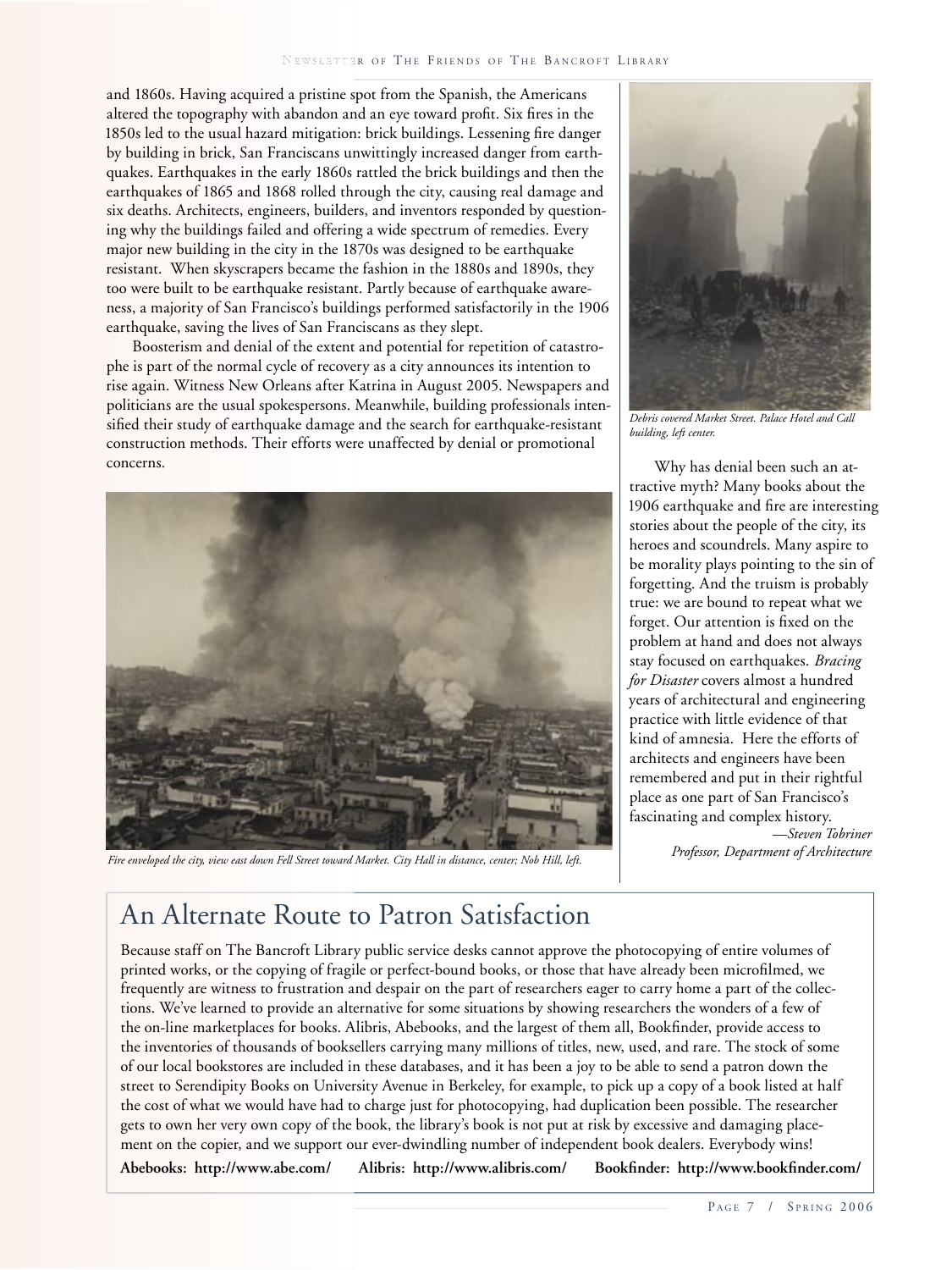# Treasures Brought to Light *The Maps of Private Land Grant Cases of California Now Online!*

 $V$ Then I first began work at The Bancroft Library nearly 10 years ago, I was given a tour of the library's sizeable holdings. One collection that struck me as notable—partly because it was then housed in the deep, mysterious recesses of the library's ground floor—was the Maps of Private Land Grant Cases of California. The collection, dating from about 1840 to about 1892, is made up of over 1,400 maps illustrating early land claims located throughout California. The maps are remarkable for their graphic qualities—all of them hand drawn—and, more importantly, because they represent a rare historical record of land ownership and use in the state. As a native Californian and art historian, I was immediately intrigued by the importance of this unique and somewhat hidden treasure of early California history.

The Maps of Private Land Grant Cases of California were placed on permanent deposit in The Bancroft Library by the United States District Court, San Francisco, in 1951. The maps, or *diseños*, that comprise the land case maps collection originally formed part of the private land claim cases adjudicated by the United States Northern and Southern District Courts of California and the United States Court of Appeals for the Ninth Circuit during the latter half of the 19th century. The land grant claims were sought by California land owners hoping to establish legal title to property held under Mexican and Spanish law before California statehood in 1851. The case dockets that relate to the maps are also on deposit in The Bancroft Library.

The maps formed part of the evidence in the land cases and, as such, generally include a legend, descriptive information about the property and show boundaries, reference points, buildings, and natural features of the landscape. The maps range in size from letter size to over 30 by 40 inches and

most of the examples are executed in pen on paper, some with color. The quality ranges from simple, crudely drawn maps Library Content Creation projects. Banto beautifully executed maps created by skilled cartographers.

The Maps of Private Land Grant Cases of California are a rich source of information about early California and are therefore one of the Bancroft's most heavily used collections. Researchers and scholars from throughout the state and further afield travel to The Bancroft Library to use the collection to study the history of California land ownership, land use, geology, geography, being imaged. In preparing for the socioeconomic issues, anthropology, and other topics. According to Susan Snyder, Head of Public Services at The Bancroft Library, the case dockets and land case maps are routinely consulted by legal teams for current land boundary sively cataloged during the California disputes, by scholars seeking the location Maps Project funded by the Departof early native settlements, and by land management officials for future projects such as wetlands restoration.

old and are handled often, their condition and preservation have been issues of concern for the Bancroft staff. In addition, with the move of Bancroft's entire collection during the fall of 2005 and the collection subsequently being stored off site and inaccessible during

In 2002, the Main Library accepted proposals for one-time funding of Digital croft submitted a proposal to digitize the land case maps collection. The proposal was accepted and, with additional funding provided by The Bancroft Library, the Land Case Map Digital Project began in April 2003.

Because the maps are over 100 years map records greatly reduced the overall The project had two primary aims: preservation and access. Because the collection is heavily used, we wanted to survey the collection to determine which maps required attention before survey, a project control database was created using catalog records exported from the library's online public access catalog (GLADIS). Fortunately, the entire collection had been comprehenment of Education and the University of California from 1990 to 1993. The rich descriptive metadata available in these cost of carrying out the project, as full cataloging of such specialized materials can sometimes constitute the lion's share of a digital project budget.

> During the survey, the condition of each map was assessed and any problems were noted. Overall, the maps were in

the three-year renovation of The Bancroft Library building, it was decided that the maps should be digitized and made available online so that patrons would still be able to use this important collection.



*Diseño del Rancho San Vicente: Santa Cruz County.*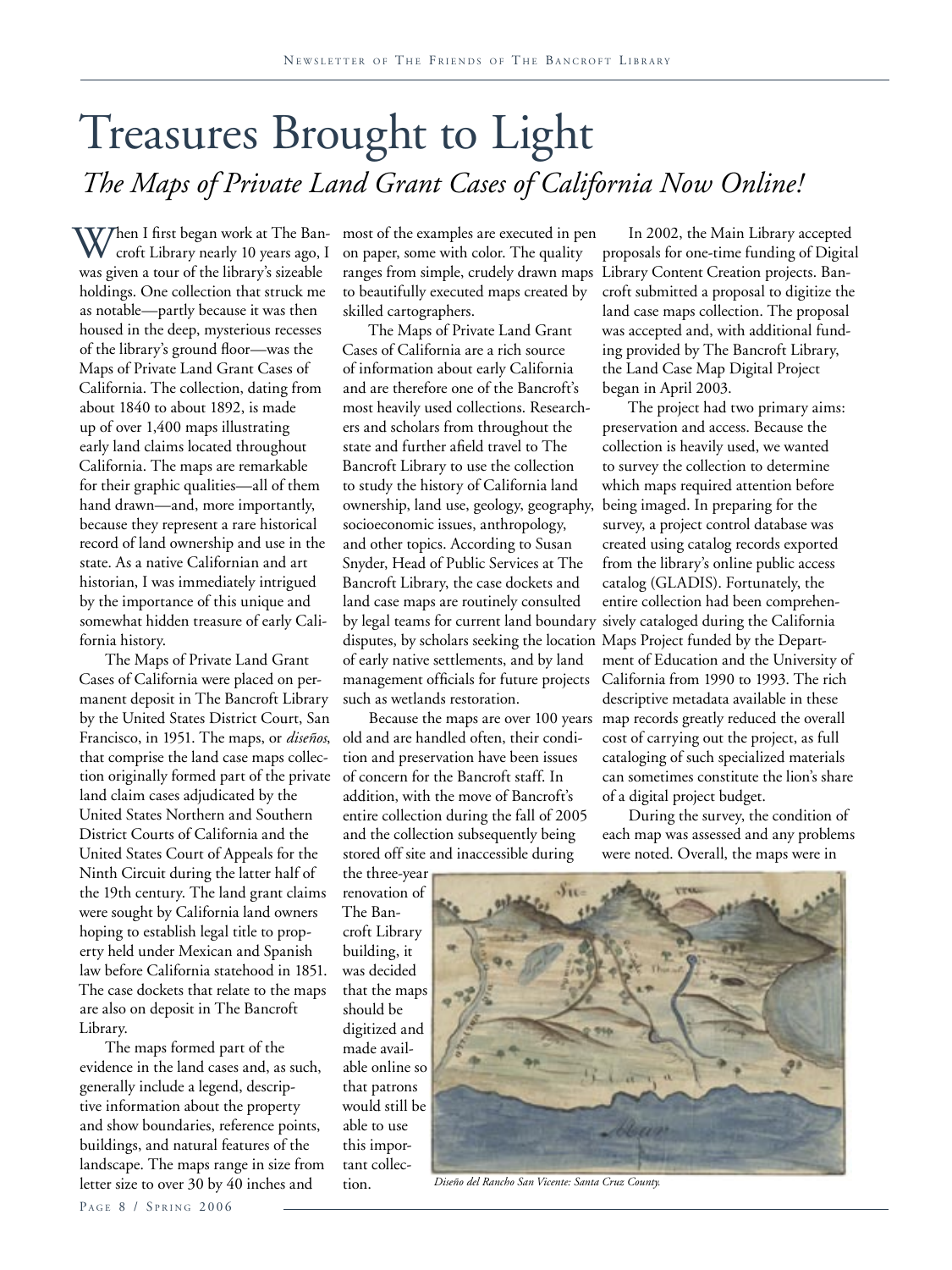

*Map of northern portion of San Francisco County: compiled from surveys, June 1, 1852 by Clement Humphreys.* 

good-to-fair condition, but those that needed conservation attention were routed to the Library Preservation Department. In all, 86 maps were treated by our special collection conservation team.

With rich description and a full survey of the collection, the maps were then routed for digitization. The imaging was handled by the Library Preservation Department's Digital Imaging Lab (DIL) whose staff is trained in handling special collection materials. In most cases, both the recto and verso of each map was digitized. For some maps, details were also made of original enclosures or attached notations. To facilitate online presentation, the high-resolution archive files were processed to create three viewing files: a thumbnail, medium-resolution, and high-resolution file for each map. The archive file was also made into a MrSid file, which allows users quickly to zoom in and out of the full-size archival image online, giving users access to very fine details in the maps.

At the end of the land case project, the descriptive metadata records in the project control database were linked with the digital images of the maps to create "digital objects." The digital objects were described as a collection using an electronic archival finding aid and submitted to the Online Archive of California (OAC), a digital resource freely available on the Internet via the California Digital Library (http://www.oac.cdlib.org/findaid/ ark:/13030/hb8489p15p). In the OAC, the objects can be searched individually or viewed as a collection. These resources are also linked from within Bancroft's GLADIS records, so that users are able to jump to the digitized

maps on the OAC directly from the library's online catalog.

The Maps of the Private Land Grant Cases Digital Collection was also submitted to RLG Cultural Materials, which is a licensed digital content resource available to all UC Berkeley users. Through Cultural Materials, users can access the same digital objects using a sophisticated search interface, as well as zoom in and out of the highresolution files to see fine details in the maps (http://culturalmaterials.rlg.org/).

The Land Case Maps Digital Project took two years to complete. With the collection now stored off site and unavailable during the renovation period, patrons can now have access to digitized versions of the entire collection of maps online, anywhere, anytime. In addition to providing increased access to the collection, we hope the availability of the high-resolution digital images will reduce the need to handle the original maps. This reduced handling, combined with our having been able to treat those maps most at risk, will contribute significantly to the preservation of this important collection for future generations.

Nearly 10 years after I first saw this intriguing and unique collection of maps stored away in the deep recesses of the library, I am pleased to see it "virtually" come to light and to know that this great treasure of California history is now readily available to all the citizens of our state and beyond for further research, study, and enjoyment.

The Land Case Map Digital Project was made possible by the vision of David de Lorenzo, head of Bancroft Technical Services, and Theresa Salazar, Curator of Western Americana. The Digital Project was managed by Mary W. Elings, Archivist for Digital Collections. The entire collection was processed for digitization by Jeffrey Hookom, Digital Collections Assistant. Conservation treatment was carried out by Lorna Kirwan of the Library Preservation Department. Digital production assistance was provided by the Library's Digital Publishing Group (DPG). Special thanks to Alvin Pollock and Lynne Grigsby-Standfill of DPG and Dan Johnston of the Digital Imaging Lab for their work in completing the project.

> *—Mary Elings Archivist for Digital Collections*



## LARRY KRAMER 1926 –2005

I first met Larry Kramer in 1995 when I became the Director of Bancroft and Larry was already a veteran member of the Council of the Friends of The Bancroft Library. Larry took me under his capacious and experienced wing, and with wit and wisdom showed me which ropes to pull and which pitfalls to avoid.

He gave me right off the bat his cardinal rule for the duties of members of nonprofit boards, the three G's: Give, Get, or Get Off the Board.

A native of New York City, Larry served in the Philippines during WWII and then studied American history at Antioch College, where he met his wife Sue. He received his M.A. in Chinese history and languages from Harvard but abandoned an academic career in favor of nonprofit management. After working for the American Heart Association in Boston, he came to California in 1956 as executive director of the San Francisco office. When he tired of day-to-day management he founded a consulting firm with his friend and colleague, John Blum. In addition to his work as a consultant, which he continued to practice even after technically retired, Larry was intensely involved with civic affairs, particularly in Marin County. He served on the San Rafael School Board, the Marin Community College District Board, and as a trustee of Antioch College. Heinitially became involved with Bancroft through his prior service on the Marin County Library Commission. After he completed his term on the Council of the Friends, he remained an engaged and interested supporter, most recently as a member of the Leadership Committee for Bancroft's Centennial Campaign.

We shall miss him.

*—Charles B. Faulhaber*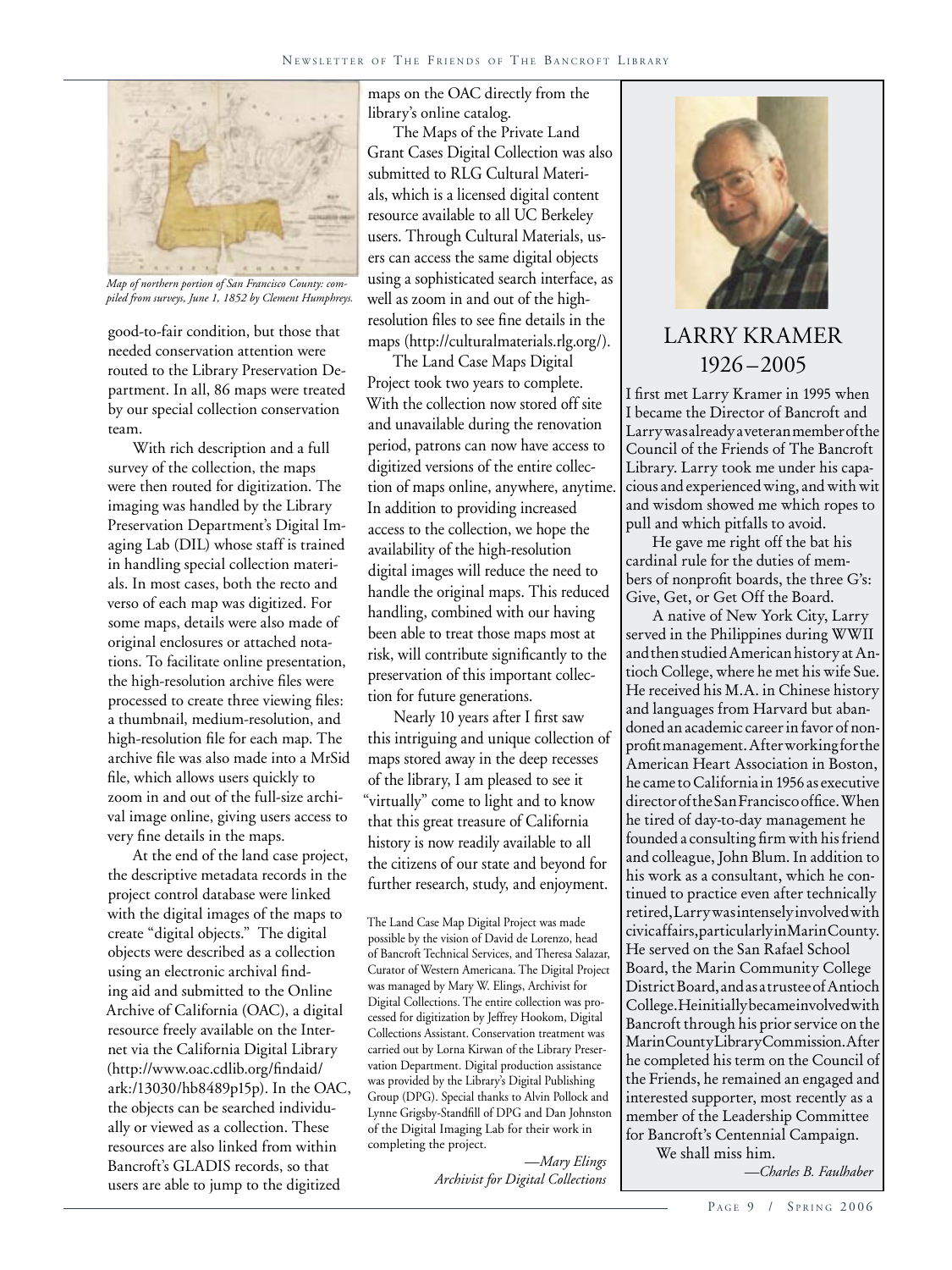## *O Brave New World* Progress Report on the Mark Twain Digital Project

When James W. Paige completed his automatic typesetter in the early 1890s, having relied heavily on Mark Twain's financial backing to pay expenses, his machine was reported to have 19,000 parts and to be the most complicated mechanical device ever built.

But for true complexity, the Paige machine couldn't hold a candle to even one rather modest modern website.

That somewhat ominous comparison forces itself upon anyone familiar with Mark Twain's experience with automatic typesetting, but it seems especially relevant now because the Mark Twain Project is deep in the process of creating a website that will allow anyone to have access to any of the Mark Twain documents and texts owned by anyone anywhere, as well as to all the editions of those texts produced by the Mark Twain Project—in effect, to anything and everything that Mark Twain wrote, and much else besides. That at least is our goal.

The project has undertaken this task in partnership with the University of California Press and the California Digital Library (CDL), both of which

have provided funds as well as essential expertise for our common purpose. We expect the beta version of our site to be ready in about one year's time. At that point, if all goes as planned, the user will have access to many of the books we have already published (which have now been converted to electronic format), as well as large chunks of the letters and other documents which we have not so far printed, including about 100 letters which have been found since the six volumes of letters were printed and would have been included there if they had been discovered in time.

At this stage in the site's development, we have settled on its overall intellectual structure, or architecture —basically what it will contain, what categories it will be divided into, and how a user can move around in and navigate among those categories without being overwhelmed, lost, or frustrated. For this structure we are indebted to the help of Adele Framer and our former digital project lead editor, Anh Bui. Ms. Framer created for us what are known as "wire frames," basically schematics of how things will be organized (not how they will actually



appear, which is a matter of graphic design still to come). The illustration is a wire frame that gives just one part of an overview of the site. The goal of this kind of planning, of course, is to make using the site and getting access to the information it contains as easy and intuitive as possible. So the complexity on view in the wire frame is actually all in the background and in the planning for how the site will actually look and work.

There is another kind of complexity that flows from this ambitious electronic plan: hundreds of small changes in the way the editors edit. It is no longer sufficient to be precise and thorough about transcribing all details of a letter. Those details must now be coded in ways that are consistent, uniform, and accessible to the machines and programs that will ultimately deliver the result to the user.

This same basic need for consistency and uniformity is even now forcing us to upgrade our various "home-made" databases to make them more robust and entirely consistent with each other. For the site will call upon these various databases (listing people, bibliographic references, photographs, etc.) when "links" send the user to them. One immediate result of this need is that, thanks to editor Lin Salamo, we now have what amounts to the first complete bibliography of Mark Twain's writings which has ever existed.

Another immediate result of creating a website like this one is to force better and more thorough organization of all the materials to which we want to provide access. Clearly there is major expense of time and effort needed to bring such a thing into being. We are confident that the results will be well worth it.

> *—Robert H. Hirst Curator, Mark Twain Papers, and*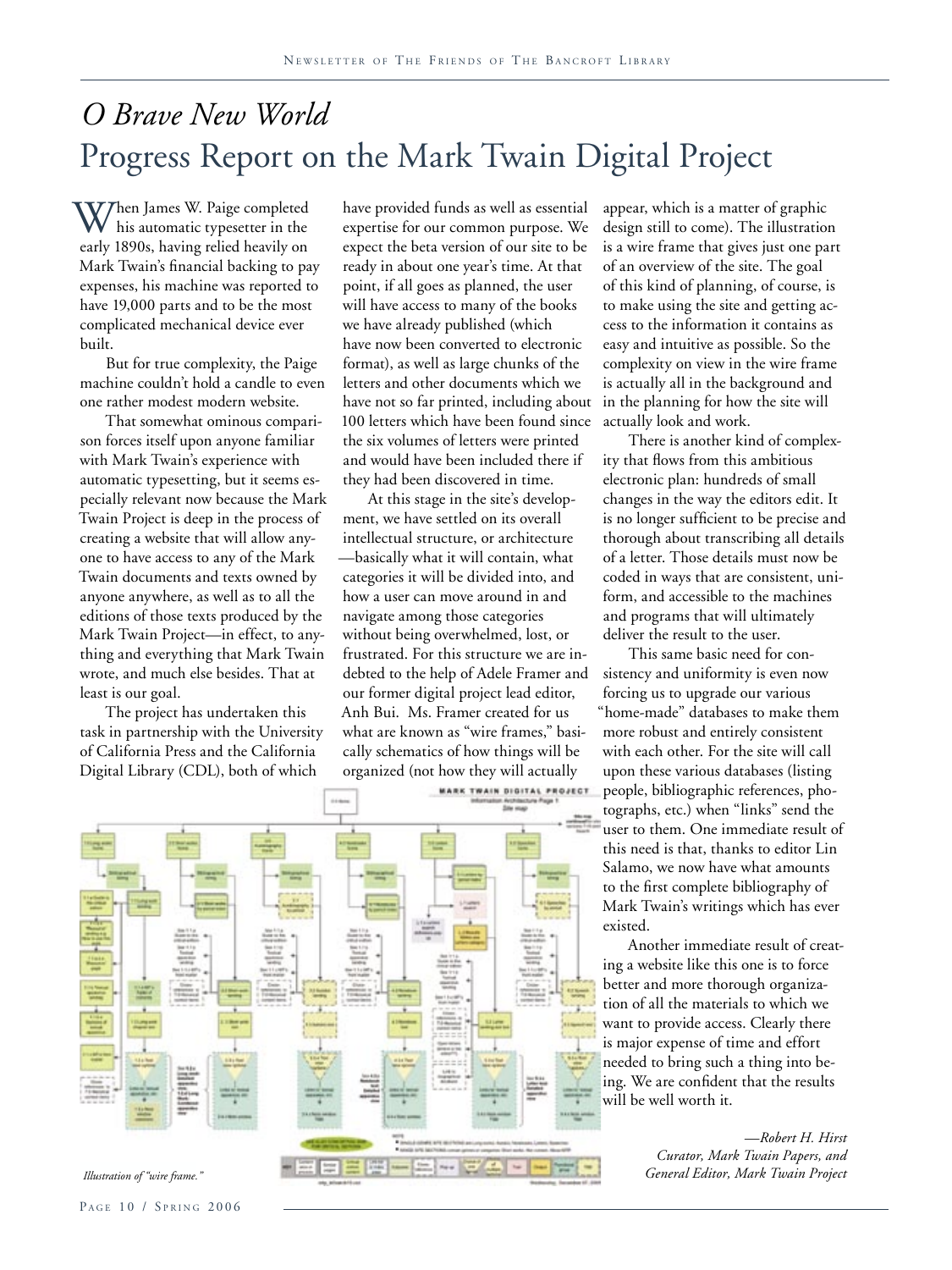## *Regional Oral History Office* African-American Professors UC History Project

I Regional Oral History Office began n 2002, The Bancroft Library's interviewing African-American faculty who had come to Berkeley before the late 1970s as part of the African-American Faculty and Senior Staff Oral History Project. The project was conceived by former Vice Chancellor of Student Affairs, Russ Ellis, and ROHO Director and Professor of History, Richard Cándida Smith, as part of ROHO's long-standing commitment to documenting the history of the University of California.

This collection of interviews explores the experiences of African-American faculty and senior staff at UC Berkeley as part of the broader history of the University of California and its commitment to access and diversity, recognizing that the University of California, as California's premier public educational institution, plays a significant role in the socioeconomic mobility of all of California's residents. The story that we hope will emerge from this project is a story of California—its people and one of its most important public institutions.

The 18 interviews in this series present four distinct generations, each of which had a different relationship to higher education in the U.S. The oldest narrator, David Blackwell, Professor Emeritus of Statistics and world-renowned game theorist, grew up during the height of Jim Crow and completed his university education well before World War II. Despite his tremendous qualifications, his employment opportunities were initially limited to historically black colleges, where he thrived and became one of the leading mathematical theorists of his generation. His account of the failed effort by some faculty at Berkeley to recruit Blackwell in 1946 and the subsequent successful effort in 1952 is a dramatic instance of how deeply racial segregation permeated American life.

The second generation served dur-

ing the war, completed their education under the GI Bill, and launched their careers in a period marked by increasing Studies and curricular transformation, debate around the nation about racial discrimination. The third generation entered the university during the 1950s. They competed and succeeded in schools that were working to become color-blind and meritocratic. Their stories suggest the dramatic pace of change enveloping university education in the North and West, but the accounts also underline the range of challenges facing the handful of extraordinarily talented black students who entered all-white institutions. The fourth generation emerged as the civil rights movement gave way to demands for black power and the transformation of American institutions so that the mere presence of African Americans could transform into full participation. Five of the faculty interviewed are women, and they discuss the intersection of race and gender in the shaping of their professional careers and personal lives.

The interviews are life histories, ranging from five to twenty hours in length. Family background and education are discussed at length before launching into an in-depth examination of intellectual career, campus service, and community relations. Most, but not all, of the narrators participated in the implementation of affirmative action, faculty and student retention programs, curriculum reviews, and the American Cultures requirement. The stories provide a detailed assessment of how the University of California has confronted the demographic transformation of the state as well as social and cultural movements that questioned how effectively the University was fulfilling its obligations to serve all communities.

These interviews reveal not only the story of individual narrators and the intersection of their lives with this institution. They also contain the story of a generation, different iterations of

African-American identity and social struggle, the birth of African-American and our recent history of segregation of higher education in America.



*Professor of Statistics David Blackwell teaches seminar, c. 1960.*

The Regional Oral History Office has used oral history methodology to document, construct, and explore central areas of inquiry in University history since 1954. Central events in campus history such as the Loyalty Oath, the Free Speech Movement, and the Anti-Apartheid Movement are the subjects of interview series. ROHO has conducted numerous interviews with major figures in University administration and documents the intellectual life of the university with interviews with key faculty figures from Engineering, Anthropology, Forestry, Botany, Biology, and our ongoing series with faculty of the History Department. Bancroft holdings in the area of history of diversity and access at the university include the Prytanean Oral History Project, the University of California Black Alumni Series, and the ongoing Women in University History series.

> *—Nadine Wilmot Project Coordinator and Interviewer Regional Oral History Office*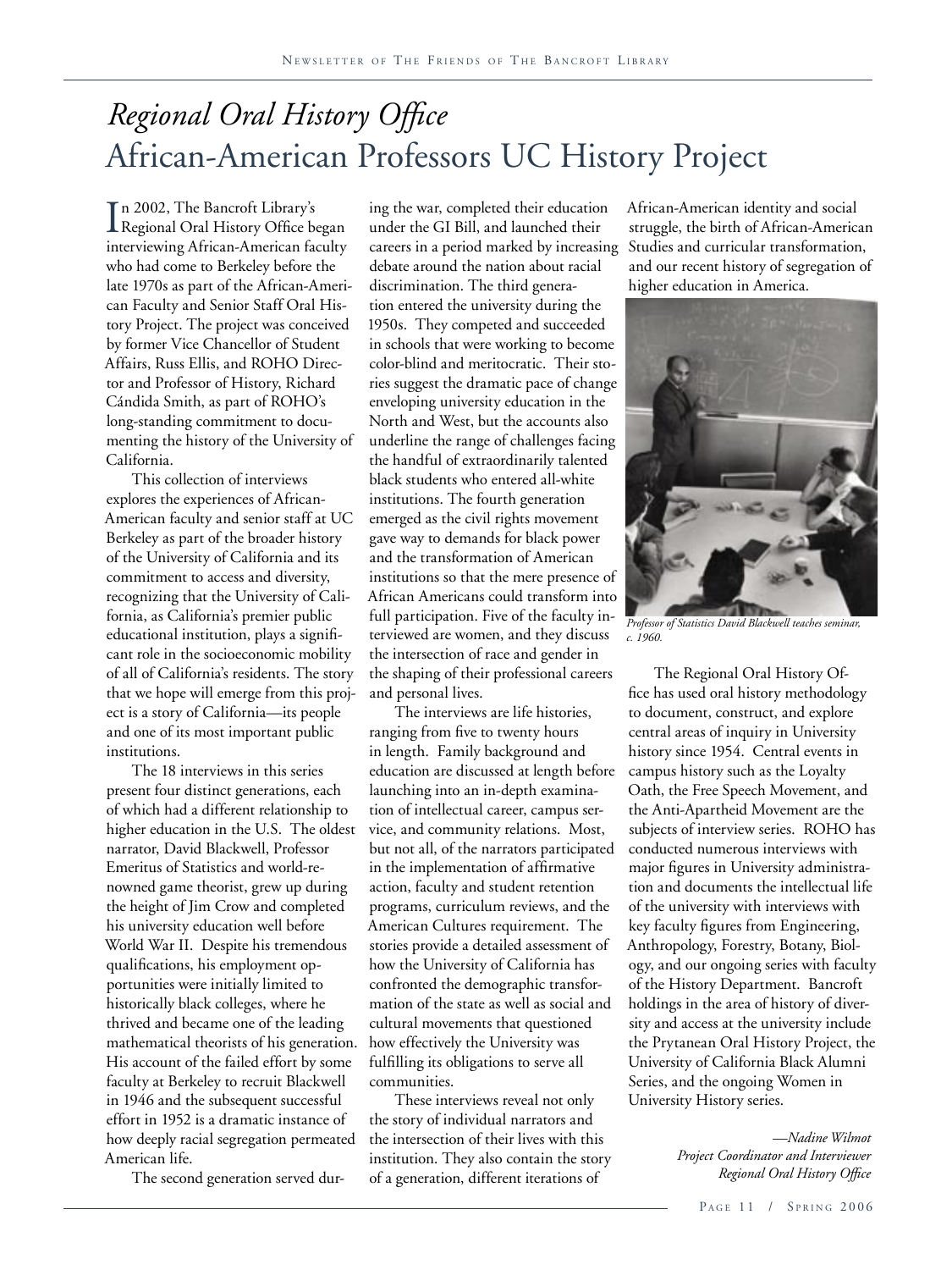## *Donors to The Bancroft Library* **2004–2005**

Leonard and Mary Ann Benson

Robert and Susan Abele Lois and Robert Adams Mrs. Frank Adamson Aeroflex Foundation Aetna Foundation, Inc. Bruce Africa Dr. Olugbenga O. Ajilore Mr. and Mrs. W. Watson Alberts Mark and Michele Aldrich Mrs. Patricia H. Alex Dr. Donald L. Allari, '58 Ms. Elizabeth V. Allen Mrs. Linda S. Allen, '70 Professor Paul Alpers Amon Carter Museum Library Anchor Brewing Company Mr. & Mrs. Carlo E. Anderson Ms. Charlotte Anderson Elaine and Ward Anderson Judith L. Anderson Lawrence and Phyllis Anderson Marion and William Anderson Mr. Jack S. Andresen Nanette and Rex Andrews Ms. Dorothy Annesser Anonymous AOL Time Warner Foundation Mr. Frank F. Aplan Ms. Susan M. Arbuckle Mr. Michael J. Arena Mr. Nick J. Aretakis Margaret Arighi Stephen S. Arnon, M.D. Frank S. Artostegui, D.D.S. Professor Arthur L-F. Askins Mr. James E. Austin Mr. Milton C. Axt Ms. Virginia M. Axtell

John E. Back Mr. David A. Bailey Mr. Donald L. Bailey Daniel and Patricia Baker Mary and James Baker Mr. Roe H. Baker Professor Fred Balderston Mr. W. Boyd Ballenger Mr. Daniel C. Bancroft Mr. Gregory M. Bancroft James R. Bancroft Nancy Bancroft, Ph.D. Mr. and Mrs. Paul Bancroft III Mrs. Ruth Bancroft Beverly Bancroft-Hiro Bank of America Foundation Mrs. Zita Bar Barbara Graham Barker Mrs. Mary Joy Barker Barkley Fund Mr. William A. Barnett Mrs. Ellen Barth Mr. Rich Bartke Ms. Frances Bartkiewicz George and Larisa Batchelder Mr. & Mrs. Franklin M. Battat Mr. J. Peter Baumgartner Ms. Marcelle M. Baxter Mr. & Mrs. Stephen A. Becker R. Donald Behler Dr. Richard G. Beidleman Ms. Jaynelle K. Bell Albert & Patricia Beltrami Belzon Mrs. Ruth Bendor Carol A. Benet, Ph.D. and Leslie Z. Benet, Ph.D. Justine L. Bennett Ms. Cynthia Bennington

Ms. Barbara F. Bentley Dr. and Mrs. Paul Berg Mr. and Mrs. Robert L. Bergman Mr. Lawrence I. Berkove Mrs. Nancy P. Berman Prof. Emeritus and Mrs. Howard A. Bern Ms. Adele H. Berwanger Ross and Marilyn Bewley Bice Passavant Foundation Dorothy T. Biddick Ms. Marian Bingham Ms. Diane Birchell Don and Joan Bishop Mr. Harold D. Bissell Dr. Tom A. and Mrs. Margaret Voger Bither David and Leona Blackbird Ms. Jean Blacker Mr. and Mrs. Igor R. Blake Blanding, Boyer & Rockwell Mr. E. Morse Blue William R. Blythe, Ph.D. Nancy and Roger Boas Mr. Hal Bochin Theodore and Margaret Boehm Thelma and W. Kenneth Boehmert Ms. Joan Boer Mary S. Boewe Mr. Dave Bohn John W. Borden Ms. Patricia Bordonaro Mr. and Mrs. Richard J. Borg Allan G. Bortel, MBA '65 and Sydne K. Bortel, MSW '63 Mrs. Barbara Binsacca Bowles Mr. and Mrs. Philip E. Bowles Mr. and Mrs. R.N. Bowles Mr. Earl J. Bowling, Jr. Mrs. Louise S. Boyd Mrs. Philip Bradley Mrs. Corinne M. Bradt Mrs. Laura M. Brady Professor Raymond L. Braham Carolyn and Benjamin Braly Ms. Janet Branham Mr. Robert Bransten Mr. Raymond A. Branstetter Dr. Charles R. Brashear Ms. Louise Braunschweiger Mrs. Noel Brearcliffe Helen and Beau Breck Mr. and Mrs. John M. Brenneis Mr. Ellis P. Brenner Mr. Steven R. Brenton Leslie and Elbert Bressie Mary Breunig The Estate of Ray Brian Mr. Robert Bridges Mr. John Briscoe Suzanne and David Broad Paul and Nellie Brocchini

Mr. and Mrs. Charles W. Brockhoff

Robert W. Brower David A. Brown Mr. David W. Brown Yvonne Kennedy Brown Professor and Mrs. Gene A. Brucker Ava Jean Brumbaum Ms. Doris E. Brusasco Mary Ellen McLean Bryan Mr. Richard Bucci Mr. Douglas A. Buck Buck Family Foundation Mrs. Richard F. Buckley Drs. Patricia A. Buffler and Richard T. Buffler Ms. Elena Servi Burgess Mrs. Sherwood D. Burgess Mr. Frazer P.J. Burkart David Burkhart and Deborah Shidler Dr. and Mrs. Sandor Burstein Mr. Colin I. Busby Samuel C. Butler Mr. William P. Butler Grace W. Buzaljko Dr. Edward L. Cahill Mr. Gerald K. Cahill Helen Kennedy Cahill Mr. and Mrs. Jay Cahill California Building Industry Foundation California Council for the Humanities California Supreme Court Historical Society Mr. Robert L. Callahan Robert Callwell Mr. and Mrs. Donald B. Campbell Mr. Kimo Campbell Lois Morrison Hartley Cannady Ms. Christine A. Cannon Scott and Susan Carey Ms. Catalina Cariaga Lisa Carlin Mr. William B. Carlin Dwight and Virginia Carlson Mr. Herbert E. Carlson Phyllis B. Carmichael Mr. Christopher Carr Mr. and Mrs. James Carroll Mr. Stephen A. Cassani Mr. John K. Castle Ms. Tatiana R. Castleton Mrs. Patricia W. Cattolica Ms. Maria Cavell Mr. David M. Cayton Dr. Gulbank D. Chakerian Professor Owen Chamberlain Ms. Sharon Y. Chan Mr. Robert S. Chapman Dr. & Mrs. Theodore Chase, Jr. Mr. Dan Cheatham Mr. Arthur S. Chen, Jr. Mr. & Mrs. Robert W. Cherny

Ms. Patricia Brosterhous

ChevronTexaco Matching Gift Program Eunice M. Childs Bessie Chin Mr. Robert A. Chlebowski Robert B. Choate Dr. and Mrs. Delano Chong Professor Jesse H. Choper Mr. Angelo J. Cifaldi William and Jacqueline Ciminera Cingular Wireless Clarence E. Heller Charitable Foundation Ms. Patricia B. Clark Ms. Ursula A. Clark Aage R. Clausen Ms. Jane E. Clayton Beverly and Clarence Cleary Professor William A. Clemens Ms. Catherine D. Coates Mr. and Mrs. Howard A. Coates Mr. and Mrs. Stanley H. Cochran Mrs. William C. Coffill Mr. and Mrs. Bruce J. Cogan Jerry C. and Geraldine K. Cole Mr. and Mrs. Milton Combs Community Foundation Sonoma County Mr. and Mrs. Harry Conger Patricia Berry Conklin Dr. Rolleen Connell Shirley B. Conner Cindy and Joe Connolly Ms. Nancy Cook Mr. Joseph W. Cooper, Jr. Jon Cosby and Kathi Gwynn Lawrence Raffety Cotter Ms. Marilyn B. Couch Dr. Constance J. Covington- Dallmann Mr. James E. Cowden Mrs. Elizabeth Crahan Mrs. Elaine C. Craig Dr. and Mrs. John C. Craig Mr. T. Dudley Cramer Dr. and Mrs. Jesse S. Crisler Mrs. George H. Crist Laura K. Crooks Dr. Lawrence Crooks Mr. Harry W. Crosby George and Susan Crow Crowley Maritime Corporation Dr. Jack A. Culbertson Mrs. Henry Daggett Dr. & Mrs. Willard M. Daggett, Jr. Ms. Nancy Daniels Ms. Heather C. Daroczi Regent John G. Davies Rich and Anne Davis Mr. Ronald J. De Fields Meade and Robert De Klotz Sigrid H. Dedo and Herbert H. Dedo, M.D., '55 Mr. and Mrs. Vincent DeDomenico Mr. Frank G. Delfino



*Printing press move.*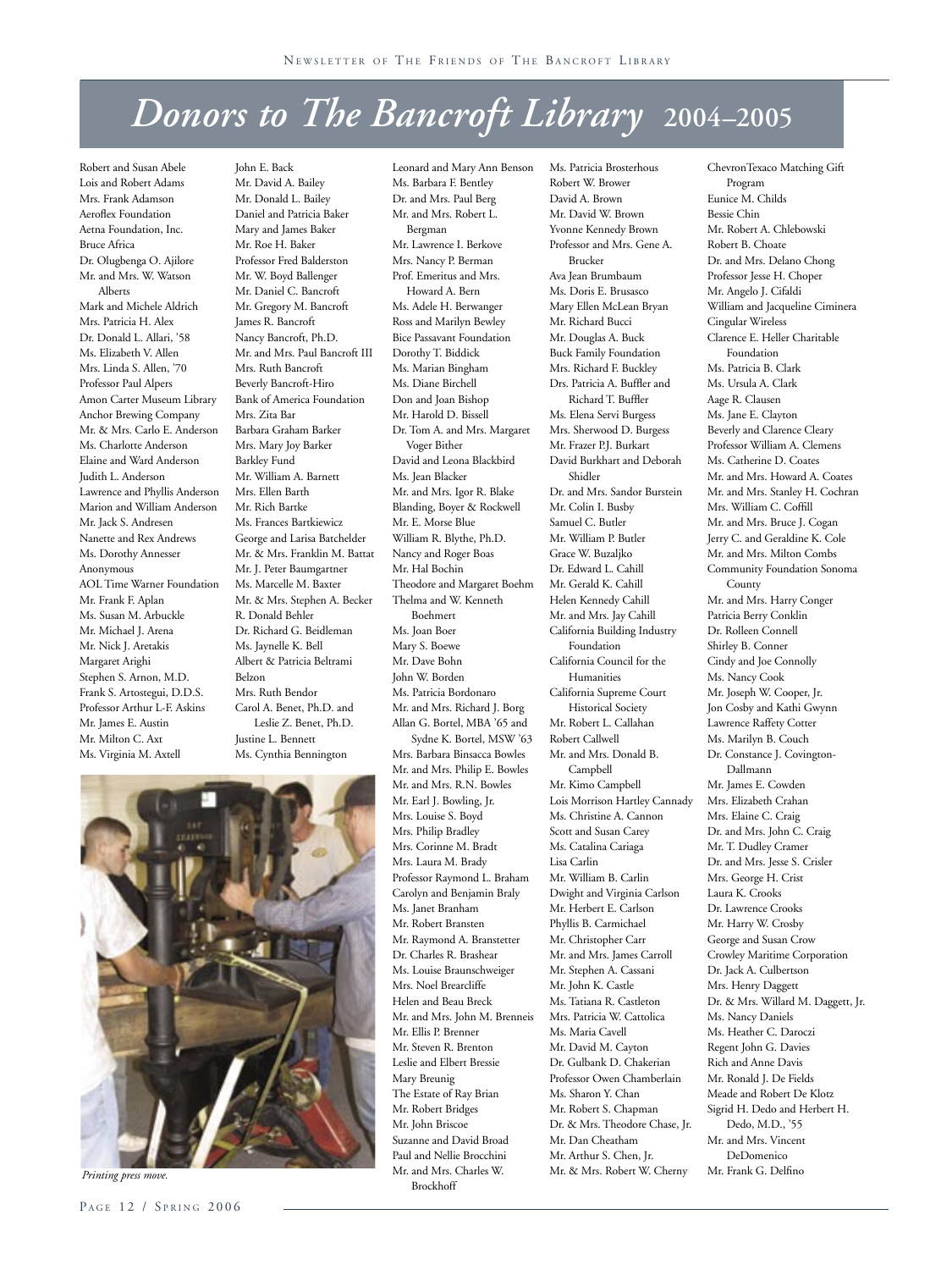Elizabeth Griffin Girgich Jeanette and Henry Glasser David and Judith Glickman

Mr. Charles C. DeMarais, Jr. William and Mary Dempsey Dr. John P. Derdivanis Mrs. Helen Desai Patricia and Michael DeVito Mr. Kenneth B. Diamond Karen and Ronald Dickenson Ms. Nina Dickerson Mr. Robert M. Dickover Kathleen and Mario DiGiovanni Dr. Duayne J. Dillon Nancy and Hugh Ditzler Mrs. Marilyn T. Doe Mrs. Juana Louie Dong Ms. Ruth Donohugh Ms. Grace Dote Ronald and Trina Douglas Nathan and Eva Douthit Gerald and Anne Down Mrs. Donal E. Doyle Mr. John P. Doyle Vic and Ellen Doyno William and Phyllis Draper Mary A. and Charles F. Dresel Mr. Shannon M. Drew Mr. Herbert W. Drummond, Jr. Dr. Jon A. Dubin John A. Duffy Professor Mary Kay Duggan Faith B. and Frederick K. Duhring Dr. Ann Huberty Duncan Mrs. Dorian B. Dunlavey Mrs. Elizabeth A. Durein East Bay Community Foundation Denise Y. Ebright Mr. Ferol Egan Mr. Peter D. Ehrenhaft Mr. David J. Eichberg, '90 Prof. Emeritus Sanford S. Elberg Electronic Arts, Inc. June and Fred Elia Mr. Jonathan Elkus Alexander and Maureen Ellenberg Mrs. Marjorie H. Ellis Mr. Warren M. Emlen William E. Engel Mrs. Yoshie Enkoji Edwin and Sandra Epstein William and Mary Escherich Dr. Diana Bruce Eskin Mr. Manuel Esparza-Pina Mr. Severo Esquivel Grant D. Esterling Mr. Mark Eucher Dr. Evan C. Evans, III Mr. William D. Evers ExxonMobil Foundation Ms. Lili Fabilli Ms. Mary Fabilli Mrs. Lorraine H. Factor Elsie Reimers Falconer Ms. Heidi L. Faria Mr. Glenn J. Farris John and Ann Farry Professor and Mrs. Charles B. Faulhaber J. Christopher Felchlin

Ms. Gail L. Ferris Ms. Ann Fidanque Fidelity Investments Charitable Gift Fund Professor Patrick M. Finelli, Ph.D. Mrs. Bruna R. Finnie Ellin Anderson Firth Ralph and Ruth Fisher Margaret N. Fitzgerald Professor and Mrs. Ned A. Flanders George and Nancy Fleharty Mr. Jack Fleming Alma and Arthur Fletcher Ann and David Flinn Marian and James Fogle Professor Donald L. Foley Barry L. and Victoria F. Fong Mr. Paul Fong Ford Foundation Mr. and Mrs. Ronald E. Forsstrom Cornelia Foster Robert and Leslie Foster Dr. Susan J. Fox Mr. Marc A. Franklin Mrs. Marsha L. Franklin Robin G. and Peter B. Frazier Mr. J. Arthur Freed Mr. Tad J. Freese Fremont Group Foundation Ms. Grace Fretter Mr. Philip R. Friedel and Mrs. Kathryn Friedel Mr. William E. Friedman Howard and Candy Friesen, '50 Richard H. Frost Marlene and David Fullmer Mrs. Virginia Robinson Furth Mrs. Marianne M. Gagen Ralph W. Gaines Robert A. Galindo and Rita V. Galindo Ms. Shifra Gaman Carolyn Chinn Gan Gap Foundation Donald and Davney Gasser Mr. Thomas F. Gates Ms. Julia K. Geary Ms. Alison F. Geballe Mr. and Mrs. Theodore H. Geballe Ms. Gloria Y. Gee Dr. Sherman Gee Dr. Paul and Linda Geiger Genentech, Inc. General Electric Foundation General Mills Foundation Debra Jean George Mrs. Linda Irvine Georgette, '62 Philip and Patricia Gericke Mr. James M. Gerstley Mr. William A. Ghirardelli III Victor and Nina Gianunzio Mr. and Mrs. Robert E. Gilbert Ms. Christina M. Gillis John and Charlotte Gilmore Mr. William S. Ginsburg

Lucy Rau Ferguson, Ph.D.

Mr. and Mrs. Philip J. Gold Lisa and Douglas Goldman Fund Mrs. Valerie Masson Gomez Dr. Ana M. Gomez-Bravo Dr. Deena J. Gonzalez Erica T. Goode, M.D. Evelyn Bingham Goodman Peggi Gossett Mr. and Mrs. Alan J. Gradwohl Ms. M.C. Green Dr. Paul J. Green Mr. John K. Greene Mrs. John H. Gregory David and Susan Grether Mr. Victor J. Gretzinger, Jr. Grady and Florence Grisham Grolier Club Mr. Vernon Q. Gross Miss Frances M Guidici Mrs. Ann Armstrong Guild Benjamin F. Gundelfinger, M.D., M.P.H. Mr. Ronald Gustafson Professor Basil Guy Mrs. Jean F. Guyer Mr. James Guynn Mr. William Guynn Mr. and Mrs. F. Joseph Gwerder Dr. Laird K. Haas Mimi and Peter E. Haas Mr. Timothy J. Hachman Mr. Kenneth J. Hagan Dr. Edward T. and Mrs. Andrea Hager Professor Roger Hahn and Ellen Hahn Mr. Ronald A. Hahn Ms. Sophie Hahn Mrs. Patricia Jean Hall Robert and Marilyn Halpin Therese and Edward Hamilton Thomas J. Hammer, Jr. Mr. Charles A. Hammond Frances A. Hammond Mrs. Warren L. Hanna John and Kathyrn Hansell Harry A. Hanson, Jr. Roy R. and Priss J. Harman Dr. and Mrs. John R. Harris Mr. Michael A. Harris Dr. Susan K. Harris Alfred C. Harrison, Jr. Mr. Bradley Harsch Mr. and Mrs. Peter D. Hart Paul and Felicie Hartloff Kashiwa A. and George S. Hatamiya Mr. Leif C. Hatlen Kenneth and Janet Gray Hayes Ms. Adele M. Hayutin Mr. Michael D. Heaston Mr. Warren Heckrotte Ms. Patricia Heer Dr. Joanne C. Heffelfinger Mr. Richard G. Heggie Mr. E. Dixon Heise



*Nor-Cal movers prepare sculpture for transport.*

Mr. and Mrs. F. Warren Hellman Carl and Betty Helmholz Jean Doolitte Henry Mr. Guy R. Henshaw Richard and Valerie Herr Dr. Uri D. Herscher Regene and Mortimer Herzstein Dr. and Mrs. Kenneth Heuler Heyday Books Ira Michael Heyman Dr. James N. Heyman Mrs. Esther Heyns Harry and Elaine Hicks Mr. Lynn A. Hildeman Bart and Napier Hill Harold and Olivia Hill Dr. Theodore P. Hill Ms. Marianne Hinckle George and Candace Hisert Mr. Ralph T. Hitchcock Richard and Sandra Hitchcock Ms. Sherice E. Ho Charles M. Hobson, III Ms. Ruth Girsh Hochman Mr. Robert J. Hoerner Mr. Robert B. Hofmann Mrs. William H. Holabird Mrs. Carol L. Holland Nancy and John Hollerman J. S. Holliday Karen S. and Robert A. Holtermann Professor Ernest B. Hook Dennis and Ilene Horgan Mr. Charles L. Hornbeck Mr. John O. Horsley and Ms. Karen Barr Ms. Inge S. Horton Maryanne Horton, '82 Mr. and Mrs. William Horton Dr. and Mrs. Bruce A. Horwitz Mr. James M. Hotchkiss, Jr. Mr. Joseph C. Houghteling House of Bernstein, Inc. Ms. Alice Q. Howard Patricia Howard Ms. Paula E. Howe Mr. Wade Hughan Mr. Allan Janvier Humphrey Sheila and Michael Humphreys Carol H. and Henry F. Hunte Peggy Huntington Mr. David M. Huston IBM Corporation

Robert M. and Yasuko Ikeda Stephen L. Imsen Sally Ingraham William and Mary Iracki Angela Beth Irvin Ms. Katharine H. Irwin Leonard Isaksen and Joanne Isaksen Bill Issel Ms. Katherine M. Ivanovich J. Paul Getty Trust Ira Jacknis Dr. Proverb G. Jacobs, Jr. Ms. Joy A. Jacobson Ms. Linda C. Jamieson Robert and Beth Janopaul Ms. Meri Jaye Professor David Jenkins Jeannette and Norman Jennett Mrs. Barbara H. Jennings Ms. Marcia L. Jensen Jewish Community Endowment Fund Mrs. Barbie Escott John Katharine H. Johnson Professor Harold S. Johnston Mr. G. Frank Joklik Mrs. Arvilla T. Jones Lt. Col. James H. Jones Mary and Louis Jones Mary-Ellen Jones Stephen and Lowrey Jones Ms. Corinne B. Jonsson Mr. David Alan Jordan Claudia and Ralph Juhl Mr. and Mrs. Robert L. Kahl Ms. Karen T. Kahler Howard and Beverly Karno Dr. Myra L. Karstadt Professor Karl A. Kasten Mr. Farley P. Katz Gary and Ilene Katz Mr. Ronald Kaufman Frederick Kearney Mr. Russell Keil Sid Keith Mr. Kenneth E. Keller David and Ana Kelley Mr. Dennis Kelly Dr. Charles C. Kelsey, D.D.S. Kennedy/Jenks Consultants Dr. Dawn K. Keremitsis Mr. Howard H. Kerr Mr. John L. Kerss Mr. Holger Kersten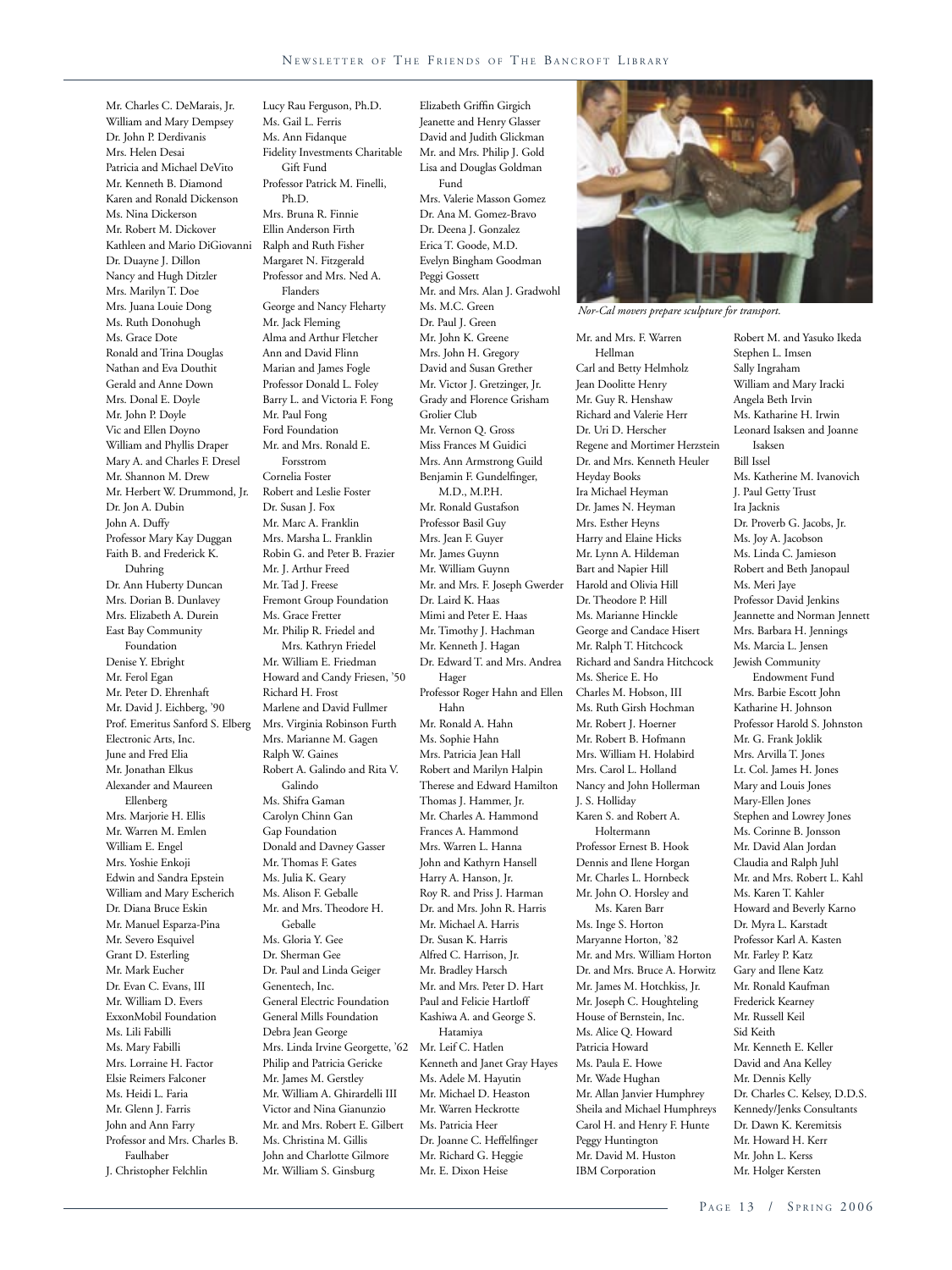

Mr. John A. Lee

Brandon and Trisha Kett Mrs. Carol L. King Donald and Sandra King Mr. Robert W. King Art and Lou Kirby Mr. Arron E. Klein Mr. Paul Kleven Michael M. Kliks, Ph.D. Dorothy Knecht John T. Knox Rev. and Mrs. Thomas A. Knox Mr. and Mrs. Robert Koenig Koret Foundation Colonel Don & Bitsy Kosovac Ms. Nadia Koutzen Lawrence I. Kramer, Jr. Mr. Edgar M. Krieger Professor Ernest S. Kuh and Mrs. Bettina Kuh W.J. Kulik, M.D. Ms. Adrienne D. Kung Kenneth and Philomena Kung Samuel and Tamara Kushner L.J. and Mary C. Skaggs Foundation Dr. and Mrs. Watson M. Laetsch Ms. Noriko Lafferty Marne D. Laidig Laird Norton Family Fund Gyöngy Laky Dr. Shui F. Lam and Dr. K. Hung Chan Mr. Marc A. Lambert Mrs. Ormond S. Lamson, '42 Mr. Rudolph M. Lapp Mrs. Phyllis V. Larsen Mr. Rudolph M. Lapp Mrs. Phyllis V. Larsen Helen Lasota Mr. Verner R. Laursen Helena Steilberg Lawton (Mrs. Edward Lawton) Mrs. and Mr. Adele Lawyer Mr. Robert F. Lay Dr. John Leahy Mr. David T. Leary

Mr. Frank I. Ketcham

Mr. and Mrs. Theodore B. Lee Mr. Wilbur G. Lee John and Jean Lehman Tom and Carol Leonard Mr. Robert E. Leslie William and Rochelle Lester Ms. Pamela Lew Mrs. Stanley Lichtenstein Dr. E. James Lieberman Professor Raymond Lifchez Professor Kent Lightfoot Mr. Josef H. Lindholm, III Mr. John P. Lindley Professor Angela C. Little Mr. & Mrs. Allan N. Littman Connie and Robert Loarie Mr. and Mrs. Jack C. Lockhart Mr. and Mrs. John M. Lollar Mr. and Mrs. David E. Lombardi, Jr. The J.M. Long Foundation Thomas J. Long Foundation Carol Sue Lorenz Mr. Lawson Louie Marjorie Peet Love, '50 Robert A. and Frances Low Mrs. Lolita L. Lowry Mr. and Mrs. Eugene V. Luttrell Mr. John R. MacKenzie and Ms. Ruth W. Flucke Mr. Bruce Maclin Mr. David Madson Dr. Russell M. Magnaghi Al Maher Ms. Mary Ann Mahoney Mr. Mike Makley Mrs. Lila L. Makrynassios Mr. George Mallman Mr. Michael Maniccia Mr. Gregory M. Marchese Barbara A. Marden Dr. Ronald Marenda Mr. Malcolm Margolin Marin Community Foundation Mark Twain Forum Mark Twain Foundation

Gene and Gail Markley Thomas D. and Elaine Oertel Marks Mrs. Nancy J. Marsh Mrs. Margaret A. Marshall Richard and Margaret Marston Ms. Candace S. Martinez Mrs. Doris C. Maslach Mrs. Gretchen W. Mason Dr. W. Michael Mathes Mrs. Marie Lewis Matthews Mr. Joseph H. Maulhardt Mrs. Jean Mawdsley Beverly Horn Maytag and Fritz Maytag John L. and Beverly Fitch **McCarthy** Mr. and Mrs. J. Michael McCloskey Michael and Amy McClure Mr. D.M. McComb, Jr. Jeanne and Loyd McCormick Mr. Peter McCrea Michael & Janet McCutcheon Mr. Brian D. McGinty Arlene Allsopp McKinney Mr. and Mrs. Andrew C. McLaughlin, III George & Andrea McLaughlin Sylvia C. McLaughlin Mrs. Robin R. McLean Roger and Claudia McMullin Mr. James F. McNeill Donald & Susanne McQuade Edith Meade Medical Underwriters of California Mr. Edwin Meese, III Professor Howard C. Mel Dr. Knox Mellon Mr. Michael L. Mellor Mr. Alan C. Mendelson Mr. Gary L. Menges Ms. Judith Merkle Paul J. Meyer Sharon R. Meyer Ms. Diane P. Micheli Professor Robert L. Middlekauff Charles and Jeanette Miller

Eleanor and Howard Miller Jay and Elise Miller Mrs. Natalie Miller Mrs. Margaret C. Millner Mr. Michael A. Milwee Miriam and Peter Haas Fund Professor L. D. Mitchell Dr. and Mrs. C. Ken Miura Mr. David T. Miura Mr. F. Van Dorn Moller Ms. Charito Monroy Monsanto Fund Mrs. Catherine Hurley Moody Thomas and Rebecca Moon Mr. and Mrs. Douglas Moore Juanita and James Moore James R. Moore Mr. Rayburn S. Moore Robert London Moore, Jr. Ms. Suga Moriwaki Frank and Gabrielle Morris Professor Linda A. Morris Mr. Gary Morrison Mrs. Lyle B. Morton Ronald and Doris Morton Dan and Patsy Mote Professor and Mrs. William K. Muir Tim and Nancy Muller Professor L. A. Murillo William E. Murray Mr. Harvey L. Myman Mrs. Harriet Nathan Irene Simpson Neasham Mr. J.B. Neilands Mrs. Helen Ewing Nelson John and Jane Nelson Mr. S.V. Nelson Kathryn M. Neri Yvonne Thornburgh and Andy Neumann Mr. Peter F. Neumeyer Kirstin Clark Nichols and Frederic H. Nichols Ms. Annabel Nickles William E. Nicolet and Vivian W. Nicolet Chip and Arlene Nielsen Surl L. and Patricia Nielsen John and Mary Lee Noonan Mr. Paul G. Norehad Walter and Margaret Norsworthy Natalie and Kenneth Norton Diana and George Nugent Ann and Hubert Nyser Robert G. and Sue Douthit O'Donnell Ms. Patricia C. O'Grady Terry O'Reilly Mr. L. Terry Oggel John and Barbara Ohlmann Mr. Tom Oishi Ms. Nancy A. Olson Mr. Robert B. Olson Charlotte and Lynden Olstead Mr. Peter K. Oppenheim Orange County Community Foundation Orange County United Way Richard C. Otter

Mr. Paul Padgette Rev. Earl F. Palmer Ms. Rosalind Palmer Susan and Thomas Palmer PANA Institute Professor Roberta J. Park Gertrud V. Parker John and Elrose Pearson Trust Mrs. Kathleen Cifra Peck Mr. Scott W. Pector Peninsula Community Foundation Mr. and Mrs. Benjamin G. Peterson Mrs. Deirdrellen Dickson Peterson Mr. Grover F. Peterson, Jr. and Mrs. Jane H. Peterson Phyllis and Benjamin Peterson Mr. and Mrs. Richard H. Peterson Mr. Rodolfo Petschek Mr. David Wingfield Pettus George H. Pfau, Jr. Pfizer, Inc. Mr. Milton Phegley Susan and Michael Phelan Joan and John Phillips John and Helen Phillips Professors Rulan Chao Pian and Mr. Theodore H. Pian Mrs. Frances L. Pierce Mrs. Mary P. Pierce Bruce and Barbara Pifel Mr. Don L. Pigozzi Miss Mary E. Pike Ms. Jeanne Pimentel Dr. Daniel Pinkel Alex and Kate Pope Portuguese Heritage Publica tions of California, Inc. Mr. John R. Post Alice and Loye Pounds Don & Peggy La Violette Powell Ronald E. Prather, Ph.D. Carolyn L. Pride Mr. and Mrs. Robert Prindle William R. Prindle Ms. Glenda L. Prosser, M.L.I.S. Ms. Leslie E. Prussia Kent and Alice Pryor Professor David H. Pyle and Mrs. Connie J. Pyle Edward and Sharon Quinlan Mrs. John Radyk Mr. Richard H. Rahl Mrs. Robert Ramsey Howard Alan and Gale Bolton Randall Ms. Doris L. Ransom Wally and Gayle Ransom Rathmann Family Foundation Mr. and Mrs. Ronald A. Ratto Dr. and Mrs. James J. Rawls Katherine A. Reagan Charles E. Redfield Mr. William S. Reese Mr. Justin H. Rehfeld Mr. W. R. Reidelberger Mr. Richard W. Reinhardt

Elinor Reiss

PAGE 14 / SPRING 2006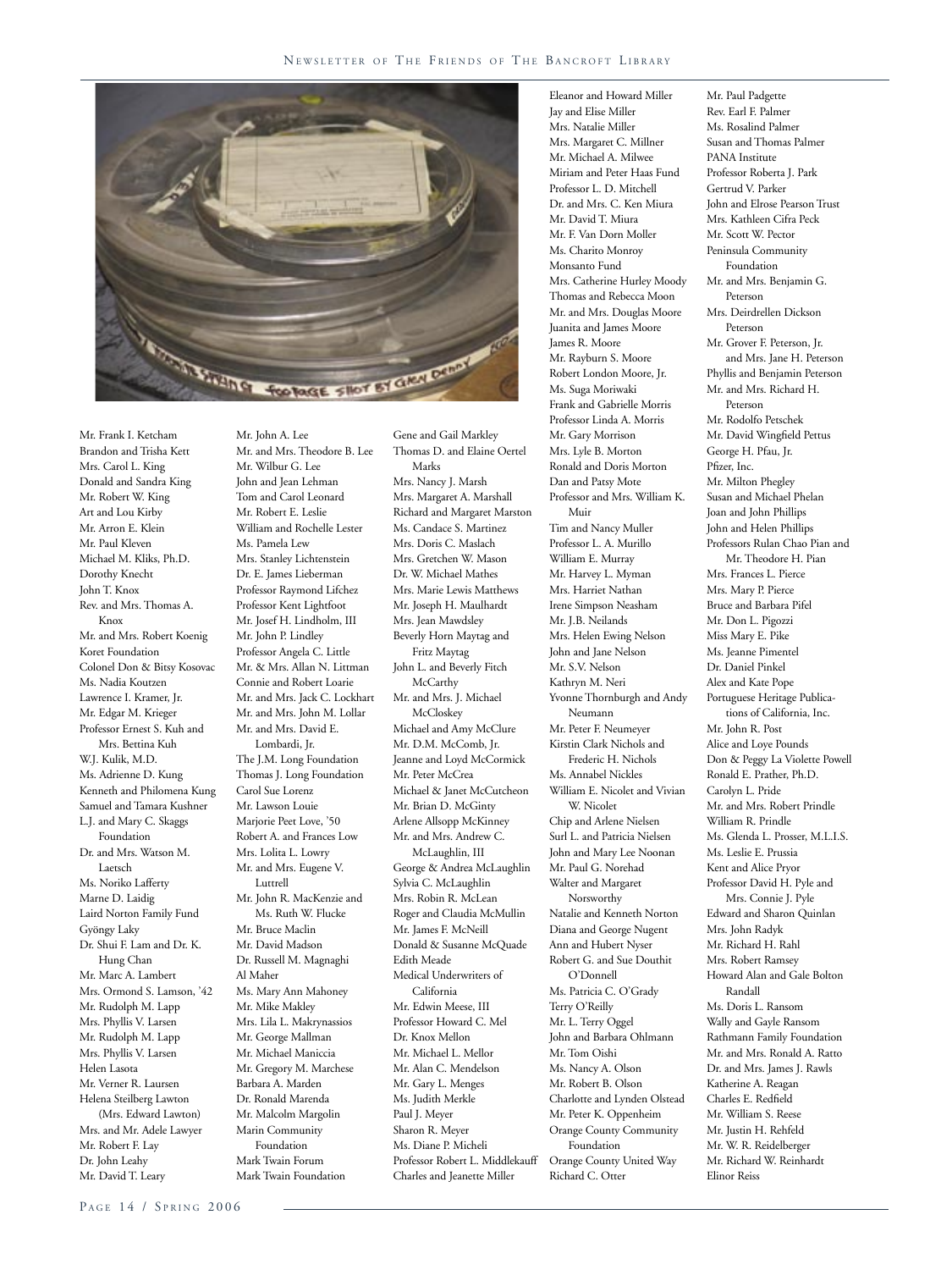#### NEWSLETTER OF THE FRIENDS OF THE BANCROFT LIBRARY

Mrs. Carla W. Reiter Ms. Toni Rembe Renee B. Fisher Foundation,  $Inc$ Deborah and Russell Reynolds Ms. Flora Elizabeth Reynolds Mr. James T. Rhodes Judge and Mrs. Richard W. Rhodes Prof. and Mrs. Nicholas V. Riasanovsky Lila S. and Neville Rich Richard and Rhoda Goldman Fund Mrs. Marie G. Ringrose Mrs. Melina Rissone Sharon and Don Ritchey Mr. Jack E. Ritter Alicia Rivera Barnes Riznik, '52 Ms. Hilda Robbins Ann and Richard Roberts Ms. Zona Roberts Mr. Chip W. Robertson Bernard and Yetta Robinson Leigh and Ivy Robinson Judith Robinson Clayton W. Robson, BSME, '58 Mr. Richard Rodriguez Mr. Thomas W. Rogers Mr. Gerry Rollefson Mrs. Jean Roman Mario and Danelle Rosati Leonard and Sandra Rosenberg Marjorie and Jerome Rosenberg Mr. Bernard M. Rosenthal Joseph A. Rosenthal Marion Ross Mr. and Mrs. John W. Rosston Mr. William Matson Roth Jane and Edward Rotticci Ms. Mary L. Rottman Dennis W. Rowe and Susan K. Stewart Mr. Joseph D. Rowe Sonya H. Ruehl Russ and Carolyn Ryder Mr. Monte Sahagian Salus Mundi Foundation Roger and Jeane Samuelsen San Diego Foundation San Francisco Foundation San Francisco Performances, Inc. Sharon Smith Sanchez Donald A. & Joanne Sandstrom Mr. Charles W. Savage, III R. Daniel Saxe, Jr. Mr. Tetsubumi K. Sayama Mr. George L. Saywell SBC Foundation Prof. Emeritus and Mrs. Robert A. Scalapino Dr. Martha E. Schaffer Professor Harry N. Scheiber Ms. Barbara Schmidt Ms. Thelma C. Schoonmaker Mrs. Ruth Page Schorer Ms. Judith S. Schuler

Mr. Anthony M. Schulte

Dr. John W. Schulz Schwab Fund for Charitable Giving Michael and Virginia Schwabacher Mr. and Mrs. Randall F. Schwabacher Katherine B. Schwarzenbach Judge and Mrs. William W. Schwarzer Mr. John Eric Sealander Professor Richard J. Selcoe Ms. Jettie Pierce Selvig Professor and Mrs. George F. Sensabaugh Ms. Susan Severin Mr. Alireza Seyedboloori Jean Hartmann Seymour Mr. Rishi N. Sharma Carol Booth Sharon Edward S. Shaver, Jr., '42 Martha McBride Shaver Dr. Edward A. Shaw Mr. and Mrs. Thomas B. Shaw Carolyn D. Sheaff Mr. Emmet F.X. Sheehan Shell Oil Company Foundation Mr. Robert C. Shenk, Jr. Professor and Mrs. Howard A. Shugart Mr. John Robert Shuman Janetta Thompson Shumway Richard and Jill Sideman Mr. Alan B. Sielen Mr. Ernest J. Silveria Lois and Irving Siminoff Mr. and Mrs. Carl B. Simmons Mr. Barclay Simpson Leonard and Lenore Simpson Gary and Joanne Sims Mr. Michael R. Sims Mr. Sanford M. Skaggs Skirball Cultural Center Bill and Marion Slusser Sally and Joseph Small Mrs. Marguerite C. Smiley Mr. Bruce C. Smith Camilla and George Smith Ms. Mary L. Smith Mr. Paul C. Smith Mr. Richard H. Smith Mr. James B. Snyder Margaret M. and William E. Snyder Ms. Coralie J. Somers Dr. Deke Sonnichsen Shirley and John Soper Mr. and Mrs. Peter C. Speers William and Anne Spencer Mr. Holt V. Spicer Catherine R. Spieker Hyron and Bette Spinrad Jim and B. J. Spitze Mr. Dale A. Spoor John and Marjorie Sproul Dr. W. K. Stadler Verne and Jackolyn Stadtman

Janet and Alan Stanford Miriam D. Starc

Laurie L. Stearns

Mr. and Mrs. Jack Steadman

Mary Angelo Steel Alberta Hill Steele Mr. George E. Steinmetz Mr. Philip Stephan Charles and Tracy Stephenson Mrs. Carl W. Stern Jan and Karen Stevens William and Maria Stevenson Mr. Roy W. Stewart Ms. Carolyn Stone Mr. Daniel E. Stone Mr. Carl J. Stoney, Jr. Mrs. Norma B. Stovall Robert J. and Ellen R. Streich Melinda and George Stuart Mr. Vernon H. Sullivan Sullivan & Cromwell LLP Ms. Estrellita Y. Sumulong Mr. Craig A. Sundstrom Roselyne Chroman Swig Ms. Jan Talbert Mr. G. Thomas Tanselle Target Corporation Mr. Jan A. Tarski Mr. J. Curtiss Taylor Ms. Jane S. Taylor Mrs. Louise E. Taylor Reverend Richard E. Taylor, Ph.D. David Terreo Foundation Mr. Carter P. Thacher Jeffrey and Evelyne Thomas Ms. Susan D. Thomas William and Marge Thomas Mrs. Wilma S. Thomas Mr. and Mrs. Jack Thompson Katharine W. Thompson Carl and Kay Thoresen Ms. Debbie Tieh Mr. T.M. Tobin Mr. and Mrs. David K. Todd Mr. Arthur J. Tognazzini Dr. Howard E. Tompkins Carol and Michael Tormey Ms. Suzi Torres Ms. Joan M. Torykian Mr. Robert Foster Tousey Mr. James L. Townsend Mr. Michael Traynor Mrs. Forrest E. Tregea Douglas G. Trotter Ms. Mary Trotter Dr. Constantine Tsonopoulos Robert and Joyce Tufts Stephen and Katherine Turner Mr. Arnie Turrentine Honorable Richard E. Tuttle and Sally Tuttle Lloyd and Lassie Ulman United Way of Fresno County Mr. Arthur F. Upham Mr. Montague Upshaw Audrey and Richard Valentzas Mrs. Natalie E. Valetich Mr. Thomas S. Van Den Heuvel Doris Machado Van Scoy Mr. Nicholas Van Valkenburgh Mrs. John M. Van Zander Melvin and Audrey Veregge Verizon Communications Mr. Terry Viele and Mrs. Kathy

W. Viele

Mr. & Mrs. John A. Vincent, Jr. Mrs. Lucille S. Vinsant Mr. Paul A. Violich Mr. Valentin Vitols Mrs. Mary L. Vivier Mr. Lewis Vogler Mr. and Mrs. John D. Vohs Richard and Joan Volberg Mr. Daniel G. Volkmann, Jr. Craig and Marissa Walker Clark and Geraldine Wallace Mr. Richard B. Walton Sue and Felix Warburg Mrs. Jeanne B. Ware Dr. Patricia A. Warren Sheridan and Betsey Warrick Dr. Donald Warrin Willard D. Washburn Dr. H. Milton Watchers John and Doreen Wathen Jeanne H. and Bill Watson Ray and Elsa Watson Fund Dr. Malcolm S.M. Watts Wayne & Gladys Valley Foundation Mrs. Donna Jean Webb Marilyn Domoto Webb and Eugene Webb Mrs. Robert W. Weis Marilyn and Raymond Weisberg Mr. Douglas Weisfield Dorothy and Fred Weiss Mrs. Kirsten Weisser Wells Fargo Bank Community Support Emmy E. Werner Judith R. Wessing Anne and Putney Westerfield

Mr. Richard A. Vignolo

Mr. Ronald G. Wheatcroft Mrs. Marilyn Haskell Wheeler Marilyn and Howard Whelan Ms. Martha E. Whittaker Ms. Barbara A. Whitton Mr. James Clayton Wight

Mr. and Mrs. Richardson Wilbanks John Wiley & Sons Mr. and Mrs. Witold T. Willer Stanford E. Williams Mr. & Mrs. Herbert E. Wiltsek Mr. John J. Winberry Mr. John Windle Mr. Laurence P. Winship Ms. Sheila M. Wishek Mr. and Mrs. Robert G. Witser John O. Wolcott Fred Womble Li Keng Wong Lucille J. Wong Sheryl L. and Robert R. Wong Dr. and Mrs. Calvin D. Wood Colleen McAndrews and Robert E. Wood Mrs. Gail W. Wood Mr. and Mrs. Thomas Edwin Woodhouse Ms. Beverly A. Woodward and Mr. Paul Monsky Mr. Christopher R. Woolf Tom and Amy Worth William P. Wreden, Jr. Pat Wright Suzanne and Harold Yackey Mr. Kazuo Yamasaki Ms. Sumika Yamashita Kay and Peter Yanev Mr. Daniel Yansura Lesley and Frank Yeary Ms. Eleanor Yee Mr. David L. Yoder Guy and Gloria Young Rachel P. Young Theresa H. & Pasteur S. T. Yuen Mr. William Nicolas Zavlaris Isa Mary and Alvin Ziegler Mr. John S. Ziegler Peter and Midge Zischke Mrs. Donna Zitomer



*Preparations for move in the Heller Reading Room.*

#### PAGE 15 / SPRING 2006